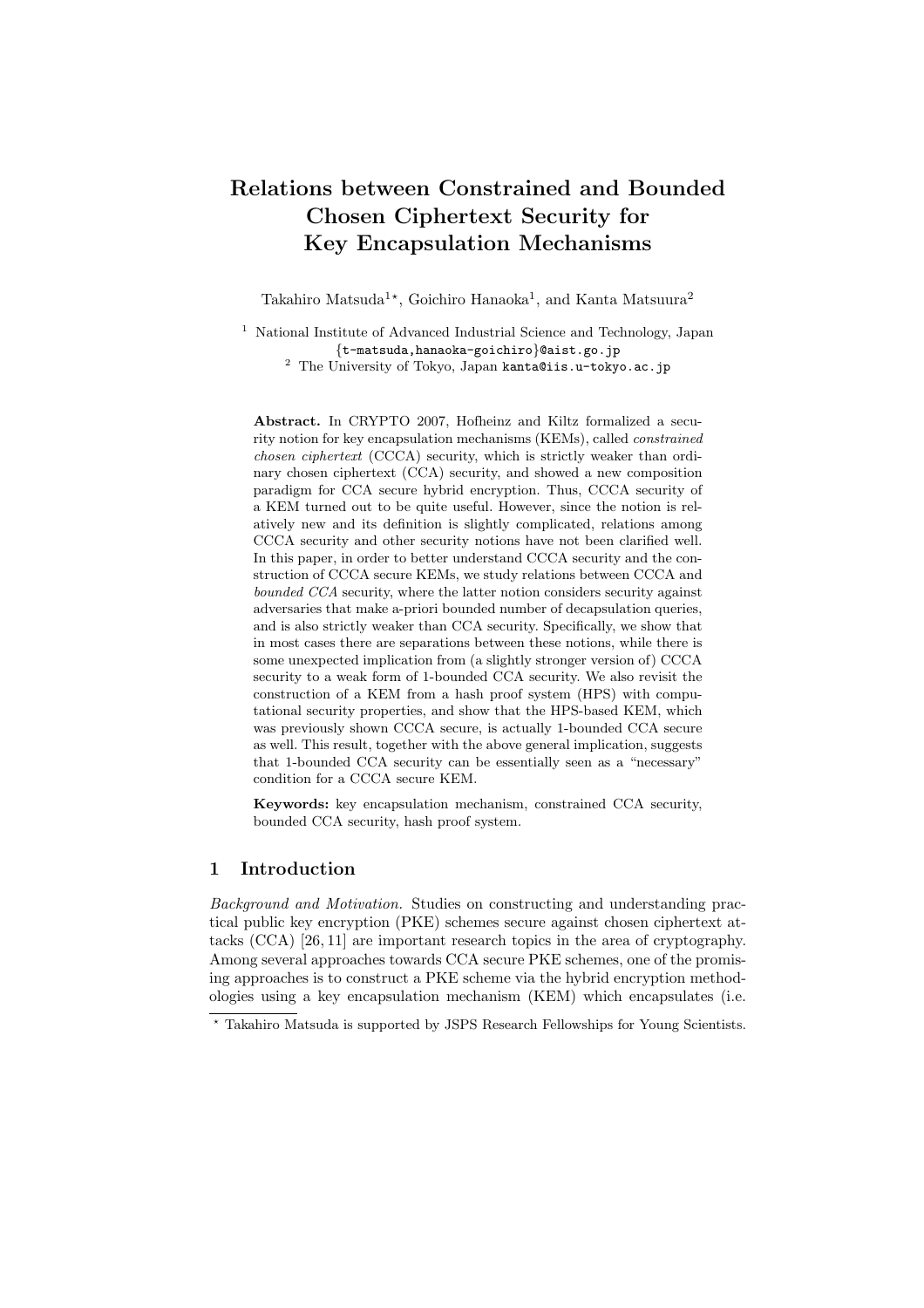encrypts) a random session-key, and a data encapsulation mechanism (DEM) which encrypts an actual message using the session-key. Cramer and Shoup [10] show that if we combine a CCA secure KEM and a CCA secure DEM, we obtain a hybrid PKE scheme which is CCA secure. Abe et al. [1] show yet another hybrid encryption paradigm from a Tag-KEM, which is an extension of a KEM, and a passively secure DEM.

In CRYPTO 2007, Hofheinz and Kiltz [17] formalized a security notion for KEMs called *constrained chosen ciphertext* (CCCA) security, which is strictly weaker than ordinary CCA security. Then, they show that a CCA secure PKE scheme can be constructed by combining a CCCA secure KEM and a DEM satisfying the security of (one-time) authenticated encryption [4]. Therefore, CCCA security turned out to be a quite useful security notion for constructing a CCA secure PKE scheme.

However, the notion of CCCA security is relatively new, and the definition of CCCA security is slightly technically complicated compared to other existing security notions for KEMs, such as (ordinary) CCA security. Therefore, the relations between CCCA security and other security notions have not been studied and clarified well. Especially, "how" CCCA security is weak, compared to ordinary CCA security, seems not to have been understood well previously. It is naturally expected that the better we understand CCCA security itself, the higher the possibility we will come up with practical CCCA secure KEMs becomes, which will also lead to practical CCA secure PKE schemes.

So far, there are several positive and negative results regarding how close CCCA security and CCA security for KEMs are: Baek et al. [2] show that a CCCA secure KEM can be generically converted into a CCA secure one by using a one-time secure message authentication code. Hanaoka and Kurosawa [13] show that in fact, a CCCA secure KEM can be turned into a CCA secure one even without using any other additional building block, by using a part of the session-key (for a DEM) to check the consistency of a ciphertext in the decapsulation process. These results make us believe that CCCA security and CCA security for KEMs are in fact very close.

On the other hand, Choi et al. [7] show that the well-known KEM by Kurosawa and Desmedt [21], which was shown to be CCCA secure under the decisional Diffie-Hellman (DDH) assumption in [17], is not OW-2-CCA secure. That is, the session-key hidden in a ciphertext of the Kurosawa-Desmedt KEM can be recovered if an adversary can submit two decapsulation queries of its choice. This result, in contrast to the above positive results [2, 13], makes us think that CCCA security is far from CCA security.

These previous results may illustrate that it is difficult to grasp what is actually achieved by CCCA security and what is not. The motivation of this work is to clarify the relations between CCCA security and other security notions, so that it leads to better understanding of CCCA security itself and also leads to insights for constructing practical CCCA secure KEMs in the future. For that purpose, we study relations between CCCA security and *bounded CCA security* [8], which only captures security against adversaries that make a-priori bounded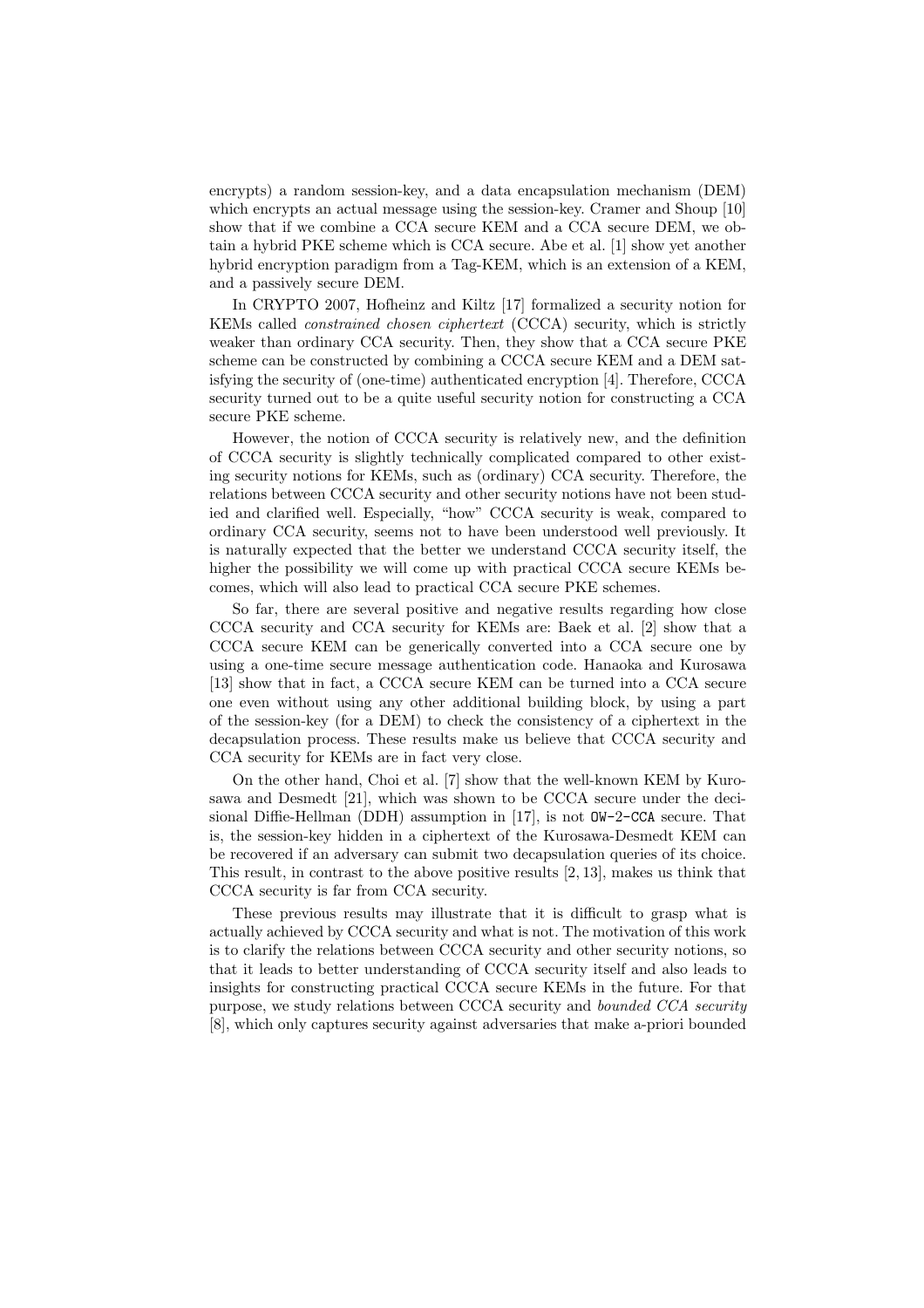number of decapsulation queries (denoted by " $q$ -CCA" for q queries), and is also strictly weaker than CCA security in a different sense from CCCA security.

It is known that we can construct a "*q*-bounded CCA" secure KEM whose ciphertext consists of only one group element (and thus "optimal" ciphertext size as a KEM) under the DDH assumption [8], for any predetermined polynomial *q*. On the other hand, the best known CCCA secure KEMs under the DDH assumption (or weaker assumptions) [21, 17, 12] have at least two group elements in a ciphertext. If we can construct a CCCA secure KEM under the DDH assumption with just one group element ciphertext, it will lead to (by combining it with a DEM satisfying the security of authenticated encryption) the best DDHbased PKE scheme in terms of the ciphertext overhead<sup>3</sup>, i.e. one group element plus the ciphertext overhead caused by the DEM, which can be as small as *k*-bit for *k*-bit security. We believe that studying relations between CCCA security and bounded CCA security will also lead to important insights for the possibility of such "space-efficient" CCA secure PKE schemes (under DDH and weaker assumptions). Especially, understanding "how hard" it is to construct a CCCA secure KEM compared to a KEM with bounded CCA security will benefit the future designers of CCCA secure KEMs.

*Our Contribution.* Firstly, in Section 3 we investigate relations between CCCA security and bounded CCA security, i.e. implications/separations between these two security notions. One might expect that there is always a separation of CCCA security from bounded CCA security, and vice versa. As expected, we show that in most cases we have separations in both directions, and thus our contribution regarding this result is to give formal proofs, together with some basic ideas, for the separations. In particular, we show that IND-CCCA security does not imply OW-2-CCA or IND-1-CCA security (here, OW and IND stand for "onewayness" and "indistinguishability", respectively, and the formal definitions for security notions are given in Section 2). Perhaps somewhat surprisingly, however, it turns out that there is an implication from CCCA security to the weakest form of bounded CCA security, namely, OW-1-CCA, *if we slightly change the definition of a valid CCCA adversary*. The change we make to show the implication is regarding the definition of *uncertainty* that plays an important role in defining CCCA security, but is quite subtle. The proof for this result involves some unusual treatment (at least in the context of security proofs of CCCA/bounded CCA security) of an adversary, and might be of independent interest. For more details, see Section 3.2. We also show the separation of the opposite direction (bounded CCA security does not imply CCCA security) in terms of the number of queries allowed for an adversary. Specifically, we show that for any polynomial  $q \geq 0$ , IND- $q$ -CCA security does not imply  $\mathsf{OW}-(q+1)$ -CCCA security.

Then, in Section 4 we revisit the construction of KEMs from a *hash proof system* (HPS) [9, 17], and show that the HPS-based KEM, which was shown to be IND-CCCA secure [17] (under some computational security requirements),

<sup>3</sup> Ciphertext overhead is the difference between the size of a ciphertext and the size of its plaintext.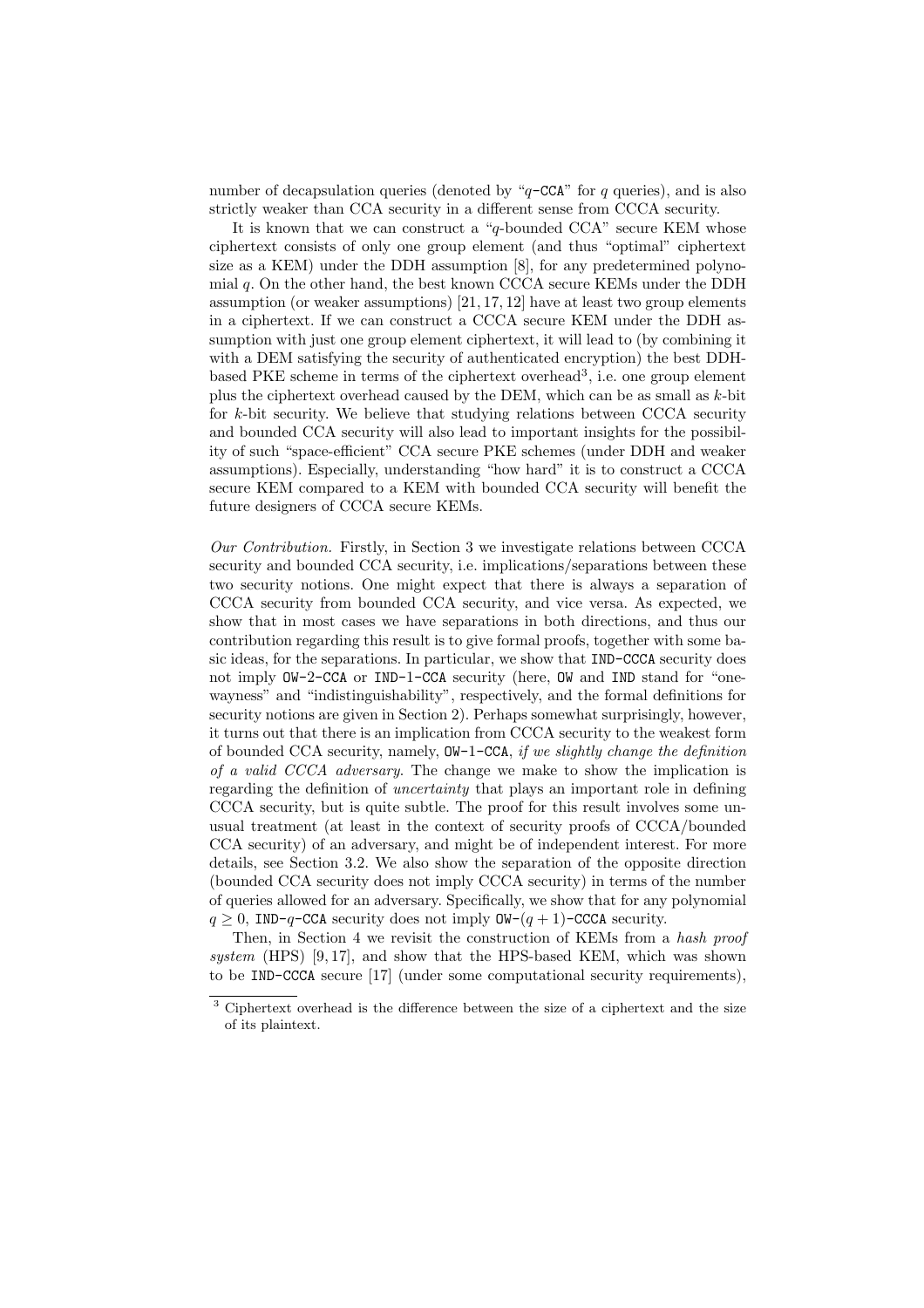actually satisfies IND-1-CCA security under the same assumptions used to show its IND-CCCA security. This result should be contrasted with the above mentioned separation of IND-1-CCA from IND-CCCA. Given the hybrid encryption paradigm by Cramer and Shoup [10], the result here implies that if we combine a HPS-based KEM (e.g. the Kurosawa-Desmedt KEM [21]) with a CCA secure redundancy-free DEM (e.g. a strong pseudorandom permutation [25]), the resulting PKE scheme still provides IND-1-CCA security. (As mentioned above, OW-2-CCA attack on this KEM is possible, and thus this is the optimal security result for the Kurosawa-Desmedt KEM, in terms of bounded CCA security.) Given the fact that using computational HPS is one of the major methodologies for constructing a practical CCCA secure KEM, we see that IND-1-CCA security can essentially be viewed as a "necessary" condition for a CCCA secure KEM. This result on the HPS-based KEM, together with the above general implication to OW-1-CCA security, also suggests that constructing a CCCA secure KEM is harder than constructing a 1-bounded CCA secure one. To the best of our knowledge, such insights have not been known previously.

Although it might be hard to imagine that 1-bounded CCA security (i.e. OW-1-CCA security and IND-1-CCA security) plays a practical role in real world applications in which KEMs (and PKE schemes) are used,<sup>4</sup> we stress that our aim in this paper is not to emphasize the importance of such security in practice, but rather to give better understanding of CCCA security itself, and we believe that our results give insights for constructing CCCA secure KEMs, and are useful for the future users/designers of CCCA secure KEMs.

Due to space limitation, the full proofs of the theorems in this paper will be given in the full version. We instead give proof sketches for each theorem.

*Related Work.* After Hofheinz and Kiltz [17] defined CCCA security, several practical CCCA secure KEMs have been proposed [6, 12, 20, 13, 14]. Hiwatari et al. [16] extended the CCCA secure KEM by Hanaoka and Kurosawa [12] to a CCCA secure multi-recipient KEM. Sakai et al. [27] used a OW-CCCA secure KEM which has reproducibility to construct a CCA secure KEM whose ciphertext length is shorter than that of the building block KEM, using a random oracle.

Bellare et al. [3] formalized the security notions for PKE schemes in a systematic way and showed the relations among security notions. For KEMs, Nagao et al. [23] and Herranz et al. [15] showed the relations among security notions. Moreover, Herranz et al. investigated the security notions achieved by hybrid encryption from a KEM and a DEM with several different levels of security.

Bellare and Sahai [5] and later Pass, Shelat, and Vaikuntanathan [24] investigated the relations among several types of non-malleability [11]. Cramer et al. [8] introduced bounded CCA security, and show that non-malleability is separated

<sup>4</sup> Very recently, Hohenberger et al. [18] used an IND-1-CCA secure PKE scheme as one of building blocks to construct a (fully) CCA secure PKE scheme. Although their construction still does not yield a practical scheme (at least compared to the concrete schemes, e.g. [10, 21, 17, 6, 12]), it would be interesting to seek for another application of 1-(or more-)bounded CCA secure schemes.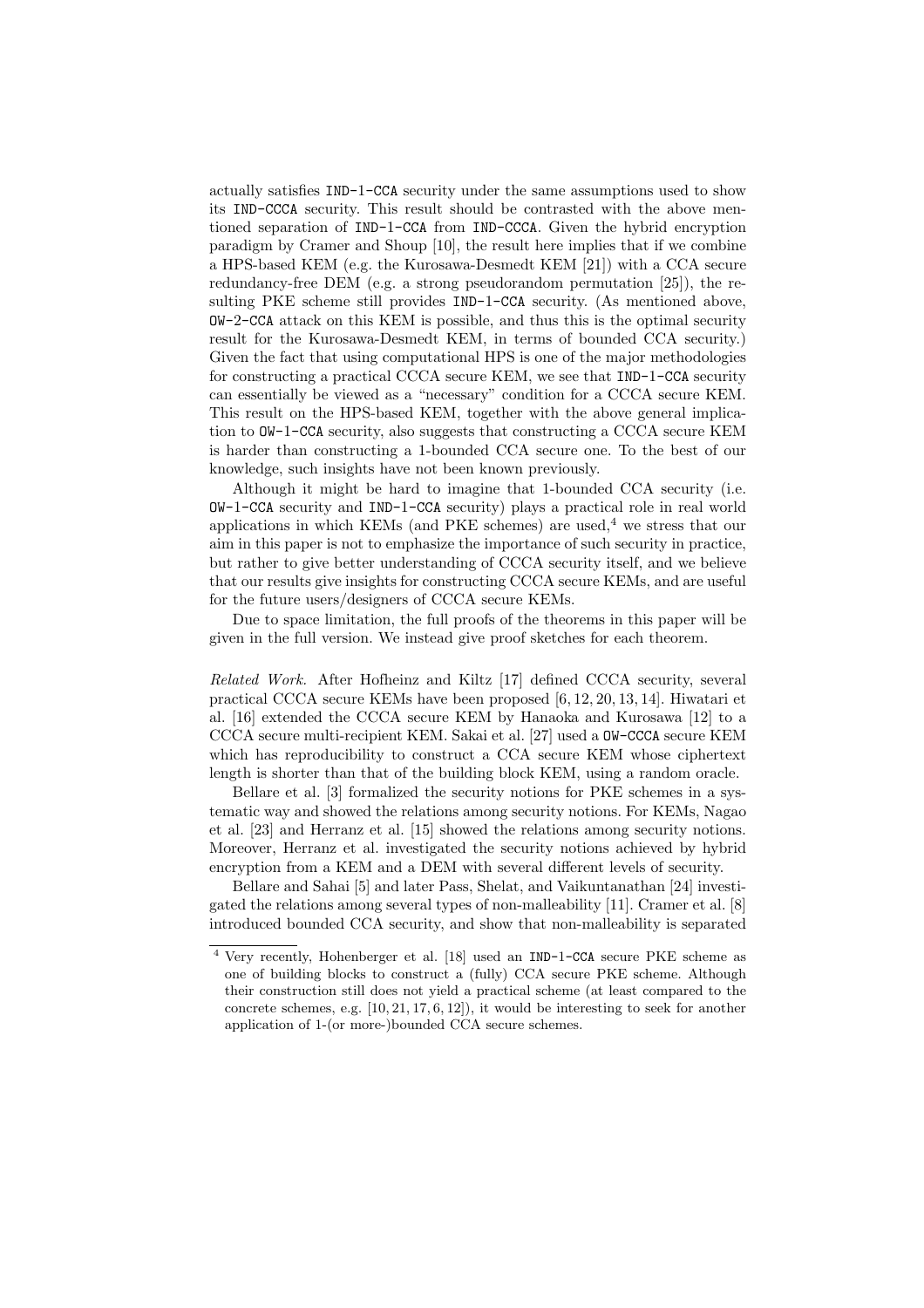from bounded CCA security. Matsuda and Matsuura [22] considered parallel decryption queries (which was originally introduced by Bellare and Sahai [5] in the context of non-malleability of PKE schemes) in bounded CCA security of PKE schemes and KEMs, and show several general implication/separation results. We note that the relations among security notions we show in this paper are not covered by these previous works.

## **2 Preliminaries**

In this section, we review the basic notation and the definitions for a KEM.

*Basic Notation.* N denotes the set of all natural numbers, and if  $n \in \mathbb{N}$  then  $[n] =$  $\{1, \ldots, n\}$ . " $x \leftarrow y$ " denotes that *x* is chosen uniformly at random from *y* if *y* is a finite set,  $x$  is output from  $y$  if  $y$  is a function or an algorithm, or  $y$  is assigned to  $x$ otherwise. If *x* and *y* are strings, then "|*x*|" denotes the bit-length of *x*, "msb(*x*)" denotes the most significant bit of *x*, and " $x||y$ " denotes a concatenation *x* and *y*. "PPTA" denotes a *probabilistic polynomial time algorithm*. If *A* is a probabilistic algorithm then  $y \leftarrow \mathcal{A}(x; r)$  denotes that A computes y as output by taking x as input and using  $r$  as randomness.  $A^{\mathcal{O}}$  denotes an algorithm  $A$  with oracle access to *O*. A function  $f(k): \mathbb{N} \to [0, 1]$  is said to be *negligible* if for all positive polynomials  $p(k)$  and all sufficiently large  $k \in \mathbb{N}$ , we have  $f(k) < 1/p(k)$ .

*Syntax of KEMs.* A key encapsulation mechanism (KEM) *Γ* consists of the following three PPTAs (KG*,* Enc*,* Dec):

- KG: The key generation algorithm that takes  $1^k$  (security parameter k) as input, and outputs a public/secret key pair (*pk, sk*).
- Enc**:** The encapsulation algorithm that takes *pk* as input, and outputs a ciphertext *c* and a session-key  $K \in \mathcal{K}$  (where  $\mathcal{K}$  is the session-key space specified by *pk*).
- Dec**:** The (deterministic) decapsulation algorithm that takes *sk* and *c* as input, and outputs a session-key *K* which could be a special symbol  $\perp$  meaning "*c* is an invalid ciphertext".

We require  $\text{Dec}(sk, c) = K$  for all  $(pk, sk)$  output by KG and all  $(c, K)$  output by Enc(*pk*).

*Security Notions for KEMs.* Typically, security notions for KEMs are expressed by the combination of a security goal (GOAL) and an adversary's attack type (ATK). In this paper, we will treat *indistinguishability* (IND) and *one-wayness* (OW) as security goals, and *chosen plaintext attacks* (CPA), *q-bounded chosen ciphertext attacks* (*q*-CCA) [8], *constrained CCA* (CCCA) [17], and its *q*-bounded analogue, namely, *q-bounded CCCA* (*q*-CCCA) as an adversary's attack types, where  $q \geq 0$  is an integer.

For a KEM  $\Gamma = (KG, Enc, Dec)$ , we define the experiment  $Expt_{T,A}^{IND-ATK}(k)$  in which an adversary *A* attacks indistinguishability of *Γ* under the attack type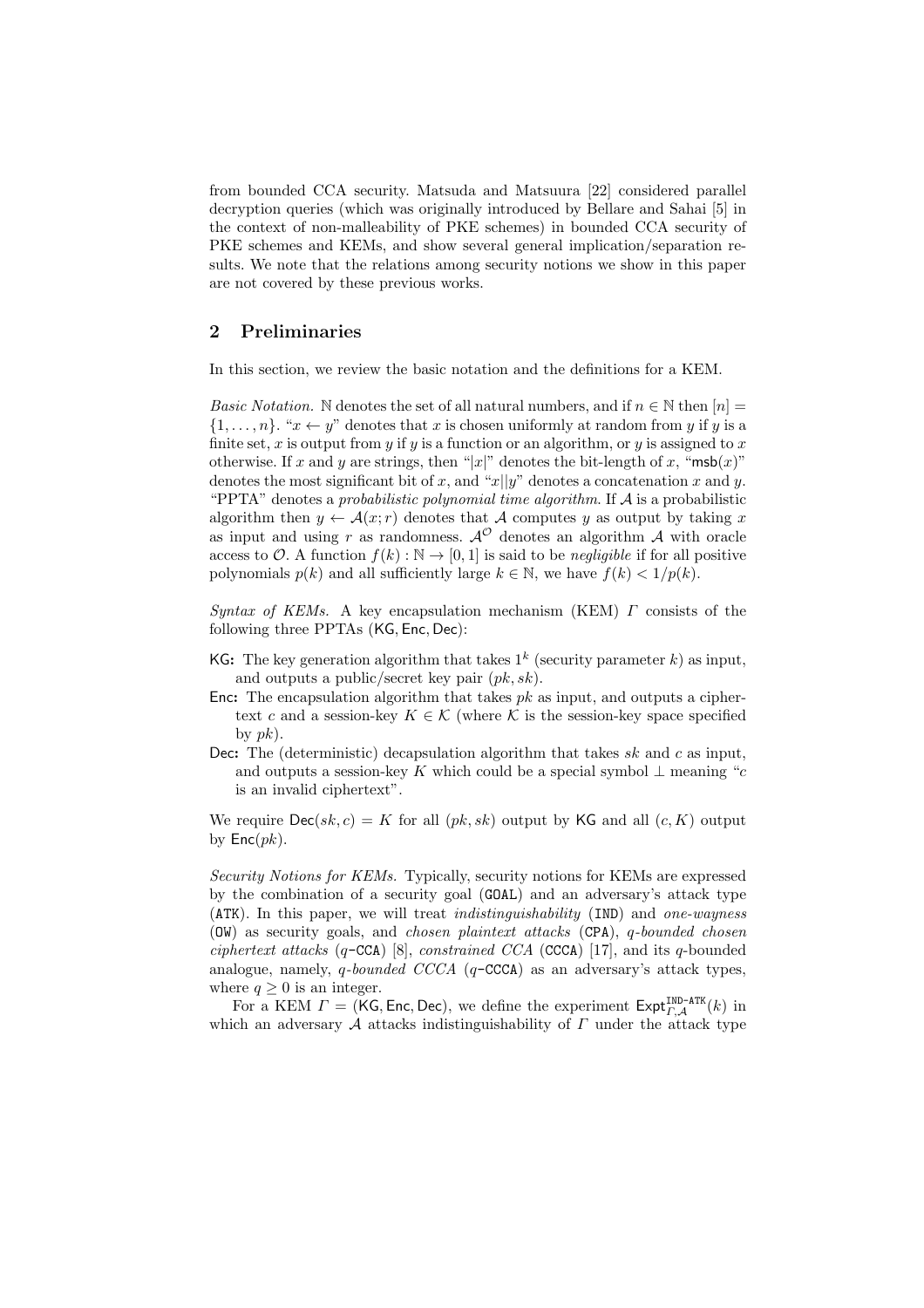```
\mathsf{Expt}_{\varGamma,\mathcal{A}}^{\mathsf{IND-ATK}}(k):(pk, sk) \leftarrow \mathsf{KG}(1^k); b \leftarrow \{0, 1\};(c^*, K_1^*) ← Enc(pk); K_0^* ← K;
b' \leftarrow \mathcal{A}^{\mathcal{O}}(pk, c^*, K_b^*);
If b' = b then return 1 else return 0\mathsf{Expt}_{\varGamma,\mathcal{A}}^{\mathsf{OW-ATK}}(k):
                                                                                   (pk, sk) \leftarrow \mathsf{KG}(1^k); \ \ (c^*, K^*) \leftarrow \mathsf{Enc}(pk);K' \leftarrow \mathcal{A}^{\mathcal{O}}(pk, c^*);
                                                                                   If K' = K^* then
                                                                                         return 1 else return 0
```
Fig. 1. The security experiment for indistinguishability (IND-ATK experiment) (left) and that for one-wayness (OW-ATK experiment) (right).

ATK, and the experiment  $\text{Expt}_{T,\mathcal{A}}^{\text{DW-ATK}}(k)$  in which  $\mathcal A$  attacks one-wayness of *Γ* under ATK, as in Fig. 1.

In the experiments, how the oracle  $\mathcal O$  is defined and how it is available for  $\mathcal A$ is determined depending on ATK in the following ways:

- **–** If ATK = CPA, the oracle is unavailable and thus *A* cannot make any query.
- **–** If ATK =  $q$ -CCA, the oracle is the decapsulation oracle  $\mathcal{O}(\cdot)$  = Dec( $sk, \cdot$ ), and *A* can submit at most *q* queries. Furthermore, *A* is not allowed to submit the challenge ciphertext  $c^*$  to  $\mathcal{O}$ .
- **–** If ATK *∈ {*CCCA*, q*-CCCA*}*, the oracle is the *constrained decapsulation (CDEC) oracle*  $\mathcal{O}_{cdec}(\cdot, \cdot)$ , which takes a predicate pred :  $K \to \{0, 1\}$  and a ciphertext *c* as input, and returns a response as follows:

$$
\mathcal{O}_{cdec}(\mathsf{pred}(\cdot),c) = \begin{cases} K & \quad \text{If } \mathsf{Dec}(sk,c) = K \neq \bot \wedge \mathsf{pred}(K) = 1 \\ \bot & \quad \text{Otherwise} \end{cases}
$$

Moreover, *A* is not allowed to submit a query containing *c ∗* to *Ocdec*. Additionally, if  $ATK = q$ -CCCA,  $\mathcal A$  can submit at most  $q$  queries (as in  $q$ -CCA).

For a KEM *Γ* and **GOAL**  $\in$  {IND, OW}, let *A* be an adversary that runs in  $\text{Expt}_{\mathcal{L},\mathcal{A}}^{\text{GOL}-\text{CCCA}}(k)$  and makes in total *Q* queries, and let (pred<sub>*i*</sub>(·)*, c<sub>i</sub>*) be *A*'s *i*-th CDEC query. "*The running time of A in the* GOAL*-*CCCA *experiment*" is defined as the sum of *A*'s running time and the total of maximum running time for evaluating each pred*<sup>i</sup>* submitted by *A*. "*The running time of the* GOAL*-*CCCA *experiment*" is defined as the total running time of the whole experiment  $\text{Expt}_{\text{C}}^{\text{GOL}-\text{CCCA}}(k)$ minus "the running time of  $A$  in the GOAL-CCCA experiment". For a CCCA adversary *A* and an experiment  $\mathcal{E}$  (not necessarily  $\mathsf{Expt}_{T,\mathcal{A}}^{\mathsf{COLL-CCCA}}(k)$ ) that *A* runs in, we define the parameter called (plaintext) *uncertainty* **uncert**<sub>*A*</sub> $\mathcal{E}(k)$  by:

$$
\text{uncert}_{\mathcal{A}, \mathcal{E}}(k) = \frac{1}{Q} \sum_{i \in [Q]} \Pr[\mathcal{E}; K \leftarrow \mathcal{K}: \text{pred}_i(K) = 1]
$$

Finally, we say that an adversary *A* is a *valid* GOAL*-*CCCA *adversary* if (1) "the running time of  $A$  in the GOAL-CCCA experiment" is polynomial in  $k$ , and  $(2)$ uncert<sub>A</sub> $_{\mathcal{E}}(k)$  is negligible for all experiments  $\mathcal{E}$  whose running time is at most "the running time of GOAL-CCCA experiment" that *A* runs in. We define the notion of a "valid GOAL-*q*-CCCA adversary" in exactly the same way as above.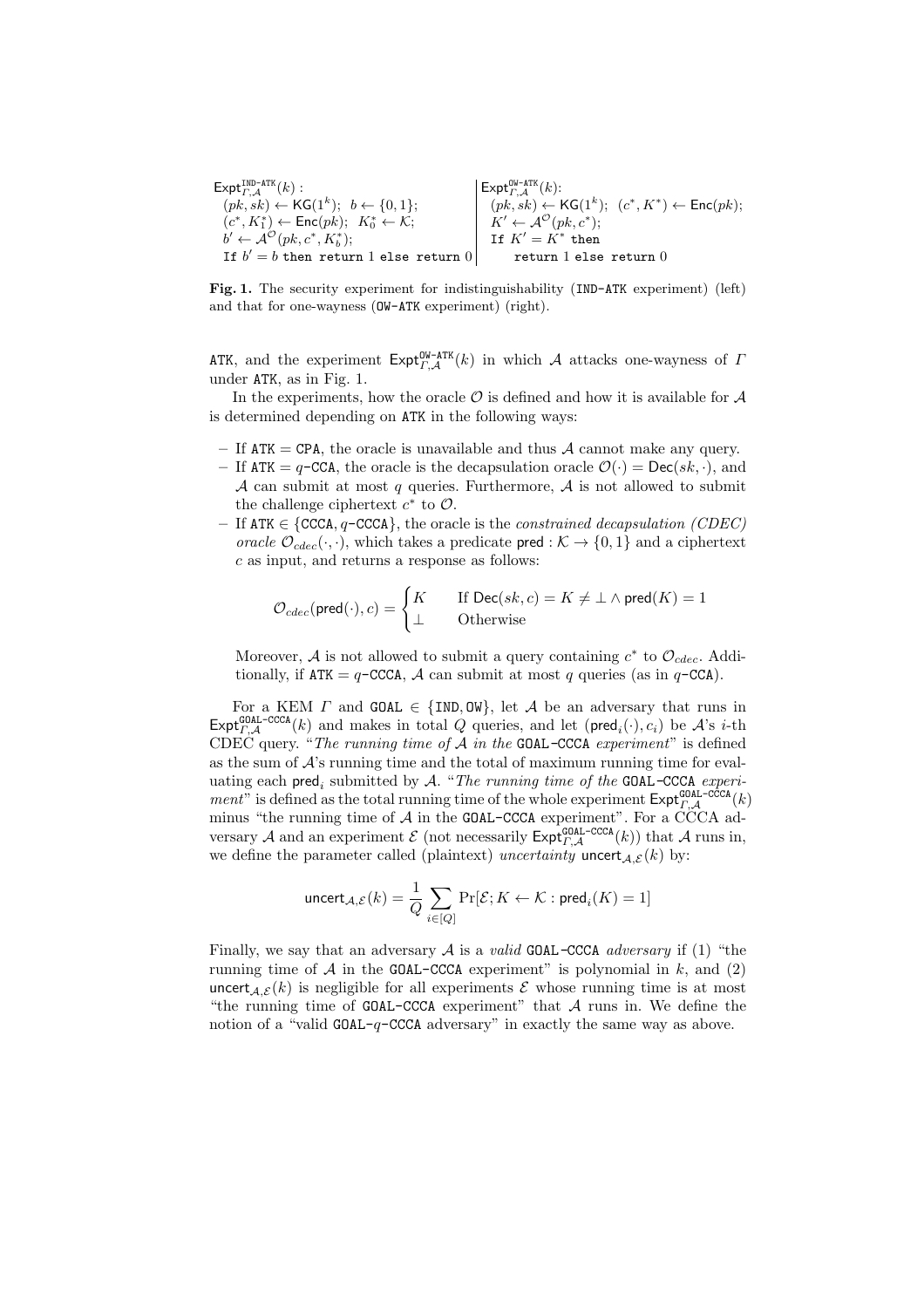For a KEM *Γ*, an adversary *A*, and ATK *∈ {*CPA*, q*-CCA*,* CCCA*, q*-CCCA*}*, we define IND-ATK advantage  $\text{Adv}_{\mathit{I',A}}^{\text{IND-ATK}}(k)$  and  $\text{OW-ATK}$  advantage  $\text{Adv}_{\mathit{I',A}}^{\text{OW-ATK}}(k)$  by:

$$
\begin{aligned} \mathsf{Adv}_{\varGamma,\mathcal{A}}^{\mathsf{IND-ATK}}(k) &= |\Pr[\mathsf{Expt}_{\varGamma,\mathcal{A}}^{\mathsf{IND-ATK}}(k) = 1] - \frac{1}{2}| \\ \mathsf{Adv}_{\varGamma,\mathcal{A}}^{\mathsf{OW-ATK}}(k) &= \Pr[\mathsf{Expt}_{\varGamma,\mathcal{A}}^{\mathsf{OW-ATK}}(k) = 1] \end{aligned}
$$

**Definition 1.** *Let* GOAL *∈ {*IND*,* OW*} and q ∈* N*. We say that a KEM Γ is* **GOAL-CPA** (resp. GOAL-q-CCA) secure if  $\mathsf{Adv}_{\mathit{r,A}}^{\mathsf{GOAL-CPA}}(k)$  (resp.  $\mathsf{Adv}_{\mathit{r,A}}^{\mathsf{GOAL-q-CCA}}(k)$ ) is negligible for any PPTA A. We say that a KEM  $\Gamma$  is GOAL-CCCA (resp.  $GOLL - q$ <sup>-</sup>CCCA</sub>) secure if  $Adv_{\Gamma,A}^{\text{GOLL-CCCA}}(k)$  (resp.  $Adv_{\Gamma,A}^{\text{GOLL-}q}$ -CCCA<sub></sub> $(k)$ ) is negligible for *any valid* GOAL*-*CCCA *(resp.* GOAL*-q-*CCCA*) adversary A.*

## **3 Relations between Constrained and Bounded Chosen Ciphertext Security**

In this section, we investigate relations between constrained and bounded CCA security. One might expect that there is always a separation of CCCA security from bounded CCA security, and vice versa. It is actually the case, and we formally show that for most cases we have separations in both directions. Perhaps somewhat surprisingly, however, it turns out that there is an implication from IND-CCCA security to the weakest form of bounded CCA security, namely, OW-1-CCA, *if we slightly change the definition of a valid CCCA adversary*.

The rest of this section is organized as follows: In Section 3.1. we show the separations between CCCA and bounded CCA security. Then, in Section 3.2 we introduce slightly stronger CCCA security and its implication to OW-1-CCA security.

#### **3.1 Separations**

*Basic Ideas for Separations.* Notice that a CDEC query by a valid CCCA adversary *A* is answered with a value that is not *⊥* only when *A* already has some "non-trivial" knowledge about the decapsulation result, where the non-triviality is captured by the condition that  $A$  has to control the uncertainty negligible. We note that CDEC queries made by a valid CCCA adversary *A* cannot (except with negligible probability) reveal information on the decapsulation result that is hard to guess and is independent from  $\mathcal{A}$ 's view, because otherwise  $\mathcal{A}$ 's uncertainty cannot be negligible. We use this idea for showing the separations of bounded CCA security from CCCA security.

On the other hand, CDEC queries by a valid adversary *A* can reveal (while controlling *A*'s uncertainty negligible) information that is dependent on some part of a public key, even if the decapsulation result itself is hard to guess, as long as it is non-trivial. This idea is later used to separate CCCA security from bounded CCA security in terms of the number of queries.

For simplicity, in this subsection we assume that the session-key space of a KEM is  $\{0,1\}^k$  when the key generation algorithm is run with input  $1^k$ .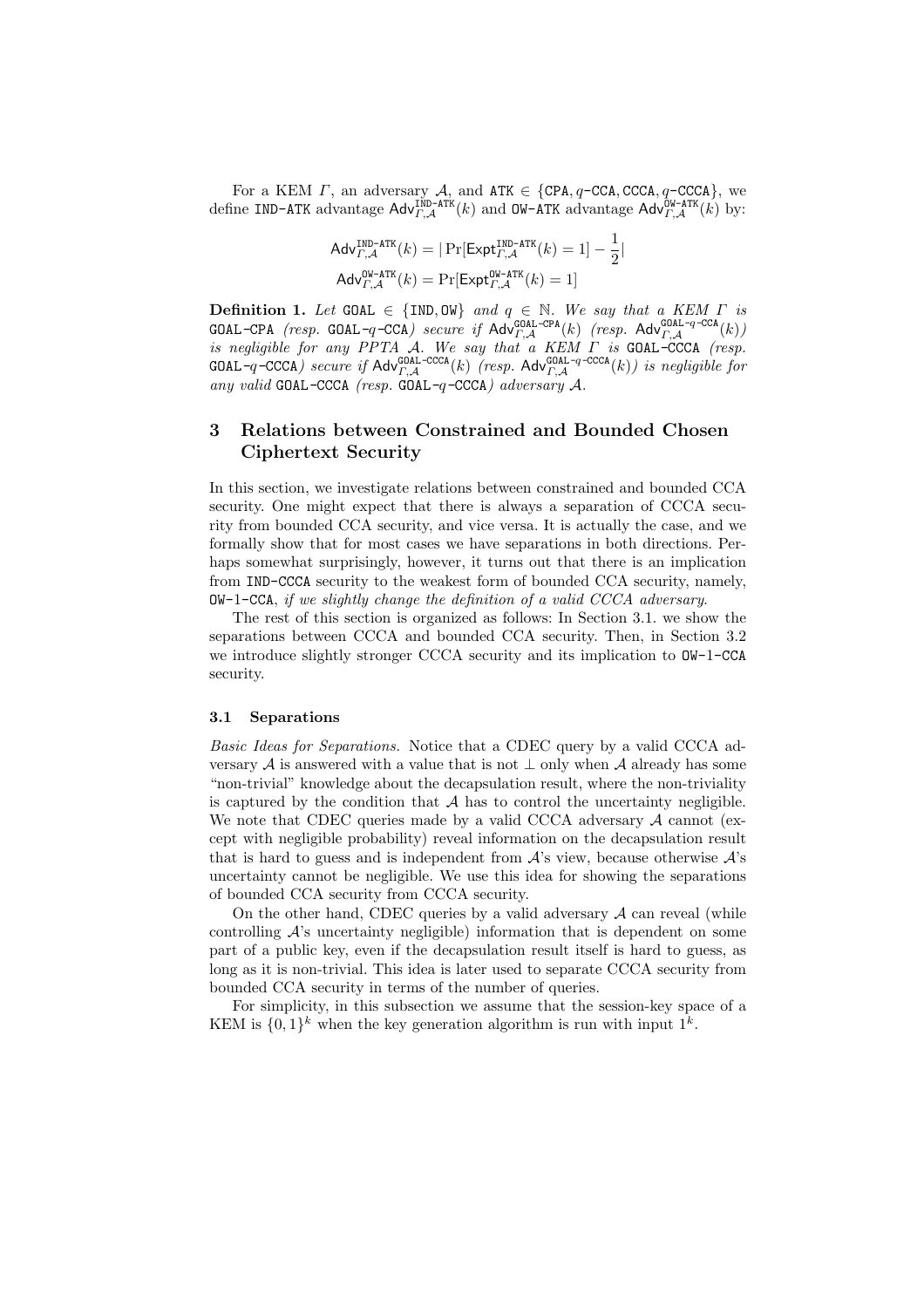| $\mathsf{KG}_{\mathsf{sep1}}(1^k):$                               | $\mathsf{Enc}_{\mathsf{sep1}}(pk)$ : | $KG_{\text{sep2}}(1^k):$                                            | $Encsep2(pk)$ :                      |
|-------------------------------------------------------------------|--------------------------------------|---------------------------------------------------------------------|--------------------------------------|
| $(pk, sk) \leftarrow {\sf KG}(1^k)$                               |                                      | $(pk, sk) \leftarrow {\sf KG}(1^k)$                                 |                                      |
|                                                                   | $(c, K) \leftarrow \mathsf{Enc}(pk)$ |                                                                     | $(c, K) \leftarrow \mathsf{Enc}(pk)$ |
| $R \leftarrow \{0,1\}^k$                                          | $C \leftarrow (0  c)$                | $R \leftarrow \{0,1\}^{k-1}$                                        | $C \leftarrow (0  c)$                |
| $SK \leftarrow (sk, R)$                                           | Return $(C, K)$ .                    | $SK \leftarrow (sk, R)$                                             | Return $(C, K)$ .                    |
| Return $(pk, SK)$ .                                               |                                      | Return $(pk, SK)$ .                                                 |                                      |
| $\mathsf{Dec}_{\mathsf{sep1}}(SK, C)$ :                           |                                      | $\mathsf{Dec}_{\mathtt{sep2}}(SK, C)$ :                             |                                      |
| Parse SK as $(sk, R)$ and C as $(\gamma    c)$ .                  |                                      | Parse SK as $(sk, R)$ and C as $(\gamma    c)$ .                    |                                      |
| $K \leftarrow \mathsf{Dec}(sk, c)$                                |                                      | $K \leftarrow \mathsf{Dec}(sk, c)$                                  |                                      |
| If $\gamma = 0$ or $K = \perp$ then return K.                     |                                      | If $\gamma = 0$ or $K = \perp$ then return K.                       |                                      |
| Return $K \oplus R$ .                                             |                                      | Return (msb $(K)  R$ ).                                             |                                      |
|                                                                   |                                      |                                                                     |                                      |
| $KG_{\text{sep3}}(1^k):$                                          |                                      | $Dec_{\text{sep3}}(SK, C)$ :                                        |                                      |
| $R_{\mathsf{KG}} \leftarrow \{0,1\}^k$                            |                                      | Parse SK as $(sk, \{v_i\}_{i \in \{0,,q\}}, R_{\mathsf{KG}}).$      |                                      |
| $(pk, sk) \leftarrow {\sf KG}(1^k; R_{\sf KG})$                   |                                      | Parse C as $(\alpha  c)$ s.t. $ \alpha =k$ .                        |                                      |
| $v_0 \leftarrow 1^k$                                              |                                      | Interpret $\alpha$ as an integer.                                   |                                      |
|                                                                   |                                      | If $\alpha = 0$ then return $K \leftarrow \mathsf{Dec}(sk, c)$ .    |                                      |
| If $q \geq 1$ then $v_i \leftarrow \{0,1\}^k$ for $i \in [q]$     |                                      | If $\alpha \in [q]$ and $c = V_{\alpha}$ then return $v_{\alpha}$ . |                                      |
| $V_i \leftarrow f(v_i)$ for $i \in \{0, \ldots, q\}$              |                                      |                                                                     |                                      |
| $PK \leftarrow (pk, \{V_i\}_{i \in \{0,\ldots,a\}})$              |                                      | If $\alpha = q + 1$ then                                            |                                      |
| $SK \leftarrow (sk, \{v_i\}_{i \in \{0, , q\}}, R_{\mathsf{KG}})$ |                                      | Parse c as $(u_0  u_1   \dots   u_n)$                               |                                      |
| Return $(PK, SK)$ .                                               |                                      | s.t. $ u_i  = k$ for $i \in \{0, , q\}.$                            |                                      |
| Enc <sub>sep3</sub> (PK):                                         |                                      | (If parsing fails then return $\perp$ .)                            |                                      |
| Parse <i>PK</i> as $(pk, \{V_i\}_{i \in \{0, , q\}})$ .           |                                      | If $f(u_i) = V_i$ for all $i \in \{0, \ldots, q\}$                  |                                      |
| $(c, K) \leftarrow \mathsf{Enc}(pk)$                              |                                      | then return $R_{\text{KG}}$ .                                       |                                      |
| $C \leftarrow (0^k    c)$                                         |                                      | End if                                                              |                                      |
| Return $(C, K)$ .                                                 |                                      | Return $\perp$ .                                                    |                                      |

**Fig. 2.** The KEM *Γ*sep1 that separates OW-2-CCA from IND-CCCA (upper-left), the KEM *Γ*sep2 that separates IND-1-CCA from IND-CCCA (upper-right), and the KEM *Γ*sep3 that separates OW-(*q* + 1)-CCCA from IND-*q*-CCA (bottom). In *Γ*sep3, *f* is a one-way function.

IND*-*CCCA *vs.* OW*-*2*-*CCA*.* Choi et al. [7] showed that the KEM part of the Kurosawa-Desmedt PKE scheme [21], which was shown to be IND-CCCA secure under the DDH assumption in [17], is not  $\alpha$  OW-2-CCA secure. This result implies that if there is a group with prime order in which the DDH assumption holds, then there exists a KEM which is IND-CCCA secure but is not OW-2-CCA secure (and thus IND-CCCA security does not imply OW-2-CCA security, under the DDH assumption). We remove the DDH assumption from this statement, and show that in general IND-CCCA security does not imply OW-2-CCA security.

**Theorem 1.** *If there exists an* IND*-*CCCA *secure KEM, then there exists a KEM which is* IND*-*CCCA *secure but is not* OW*-*2*-*CCA *secure. Moreover, the* OW*-*2*-*CCA *attack for the latter KEM succeeds even if an adversary has to make two decapsulation queries parallelly (i.e. non-adaptively).*

*Proof Sketch.* Let *Γ* = (KG*,* Enc*,* Dec) be an IND-CCCA secure KEM. Using the KEM *Γ*, we construct another KEM  $\Gamma_{\text{sep1}} = (\text{KG}_{\text{sep1}}, \text{Enc}_{\text{sep1}}, \text{Dec}_{\text{sep1}})$  for the separation as in Fig. 2 (upper-left).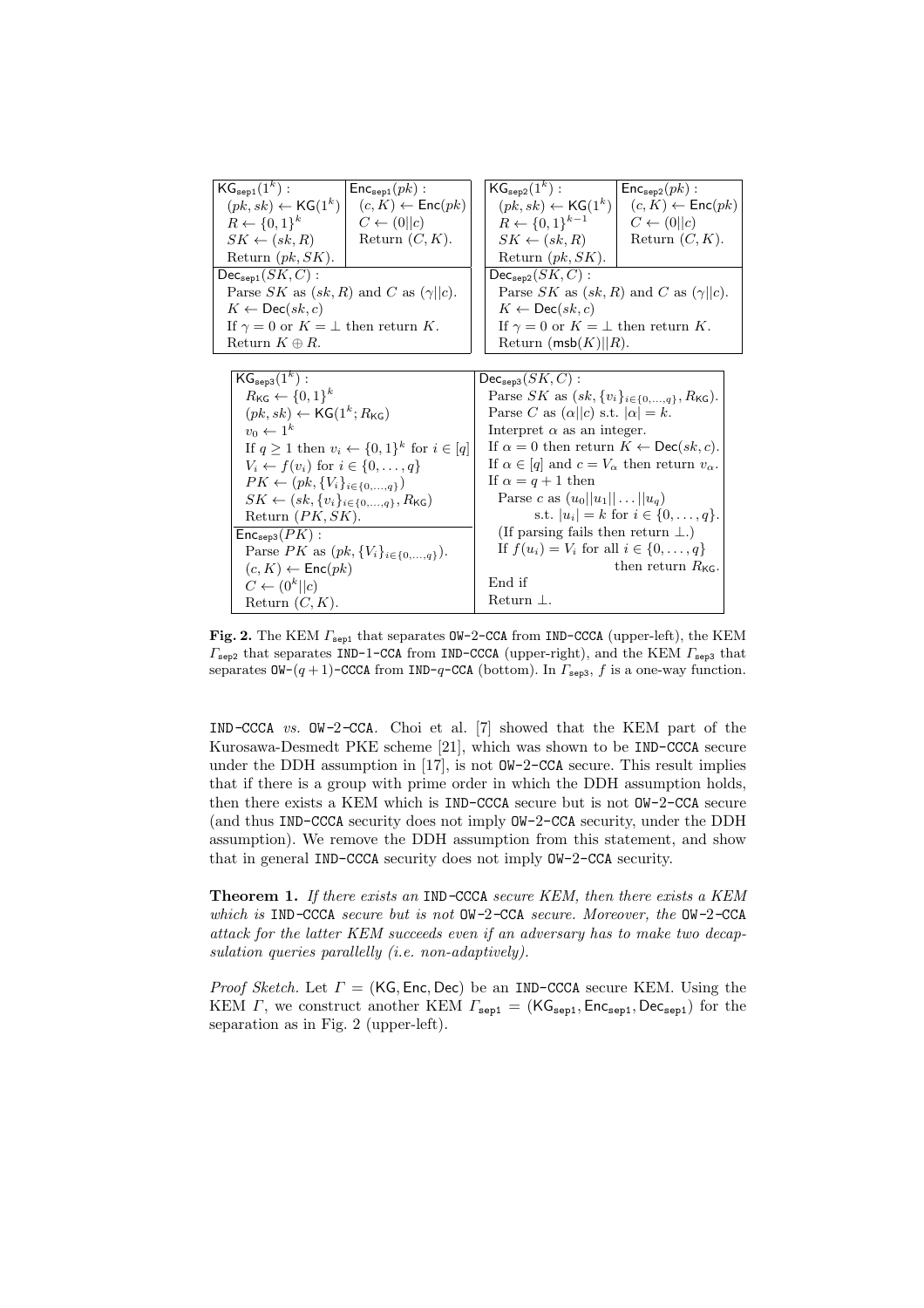The OW-2-CCA attack for  $\Gamma_{\text{sep1}}$  is easy: Consider the following OW-2-CCA adversary *A*. Given  $(pk, C^* = (0||c^*))$ , *A* computes  $(c', K') \leftarrow \text{Enc}(pk)$ , and submits ciphertexts  $C_1 = (1||c^*)$  and  $C_2 = (1||c^*)$  parallelly (i.e. non-adaptively) as decapsulation queries. According to the definition of  $\text{Dec}_{\text{sep1}}$ , *A* receives  $K_1 = K^* \oplus R$  and  $K_2 = K' \oplus R$ , respectively, from the decapsulation oracle. Then *A* calculates  $R \leftarrow K_2 \oplus K'$  and  $K^* \leftarrow K_1 \oplus R$ , and terminates with output  $K^*$ . It is easy to see that  $\mathcal{A}$ 's  $\mathsf{OW-}2\mathsf{-CCA}$  advantage is 1.

In order to show that  $\Gamma_{\text{sep1}}$  is IND-CCCA secure based on IND-CCCA security of the building block KEM *Γ*, consider the following sequence of games:

# **Game 1** This is the original IND-CCCA experiment, i.e.  $\text{Expt}_{\Gamma_{\text{sep1}},\mathcal{A}}^{\text{IND-CCCA}}(k)$ .

Game 2 Same as Game 1, except that any CDEC query containing a ciphertext of the form  $C = (1||c)$  is answered with  $\perp$ .

Let *A* be any valid IND-CCCA adversary that makes in total *Q* CDEC queries. Then the difference in Game 1 and Game 2 can occur only when *A* submits a CDEC query (pred, C) satisfying  $C = (1||c)$ ,  $Dec_{\text{sep1}}(SK, C) = K \neq \bot$ , and  $\textsf{pred}(K) = 1$ . (In Game 1, it is answered with *K*, while in Game 2 it is answered with *⊥*.) By definition of  $\textsf{Dec}_{\textsf{sep1}}$ , if  $C = (1||c)$  and  $\textsf{Dec}(sk, c) \neq \bot$ , then  $Dec_{\text{sep1}}(SK, C) = Dec(sk, c) \oplus R$ . However, notice that the information on *R* is information-theoretically hidden from *A*'s view in Game 2. Moreover, *R* is chosen uniformly from  $\{0,1\}^k$ , and thus the decapsulation result  $\mathsf{Dec}(sk, c) \oplus R$ of the query of the above type is also uniformly random and independent of *A*'s view in Game 2. Then, the probability that some of *A*'s CDEC queries of the form  $(\mathsf{pred}, C = (1||c))$  satisfies  $\mathsf{Dec}_{\mathsf{sep1}}(SK, C) = K' \neq \bot$  and  $\mathsf{pred}(K') = 1$  will be upperbounded by  $Q \cdot$  uncert<sub>A</sub>,  $\mathbf{Game}$   $\mathbf{z}(k)$ , which is negligible due to the fact that  $A$  is a valid IND-CCCA adversary. Moreover, Game 2 can be perfectly simulated by another valid IND-CCCA adversary for the building block KEM *Γ*, which means that *A*'s advantage in Game 2 is negligible. In summary, *A*'s IND-CCCA advantage is upperbounded to be negligible. *⊓⊔*

IND*-*CCCA *vs. Non-malleability.* In the above theorem, to break OW-2-CCA security of the KEM *Γ*sep1, the two decapsulation queries can be made parallelly. Hence, due to the equivalence of non-malleability under chosen plaintext attack and indistinguishability under one parallel decapsulation query [5, 23, 15], and the transitivity of the implication of security notions, it follows that IND-CCCA security does not imply non-malleability (under chosen plaintext attack).

IND*-*CCCA *vs.* IND*-*1*-*CCA*.* We next show that if the security goal is IND, then even IND-1-CCA security is in general separated from IND-CCCA.

**Theorem 2.** *If there exists an* IND*-*CCCA *secure KEM, then there exists a KEM which is* IND*-*CCCA *secure but is not* IND*-*1*-*CCA *secure.*

*Proof Sketch.* Let *Γ* = (KG*,* Enc*,* Dec) be an IND-CCCA secure KEM. Using the KEM *Γ*, we construct another KEM  $\Gamma_{\text{sep2}} = (\text{KG}_{\text{sep2}}, \text{Enc}_{\text{sep2}}, \text{Dec}_{\text{sep2}})$  for the separation as in Fig. 2 (upper-right).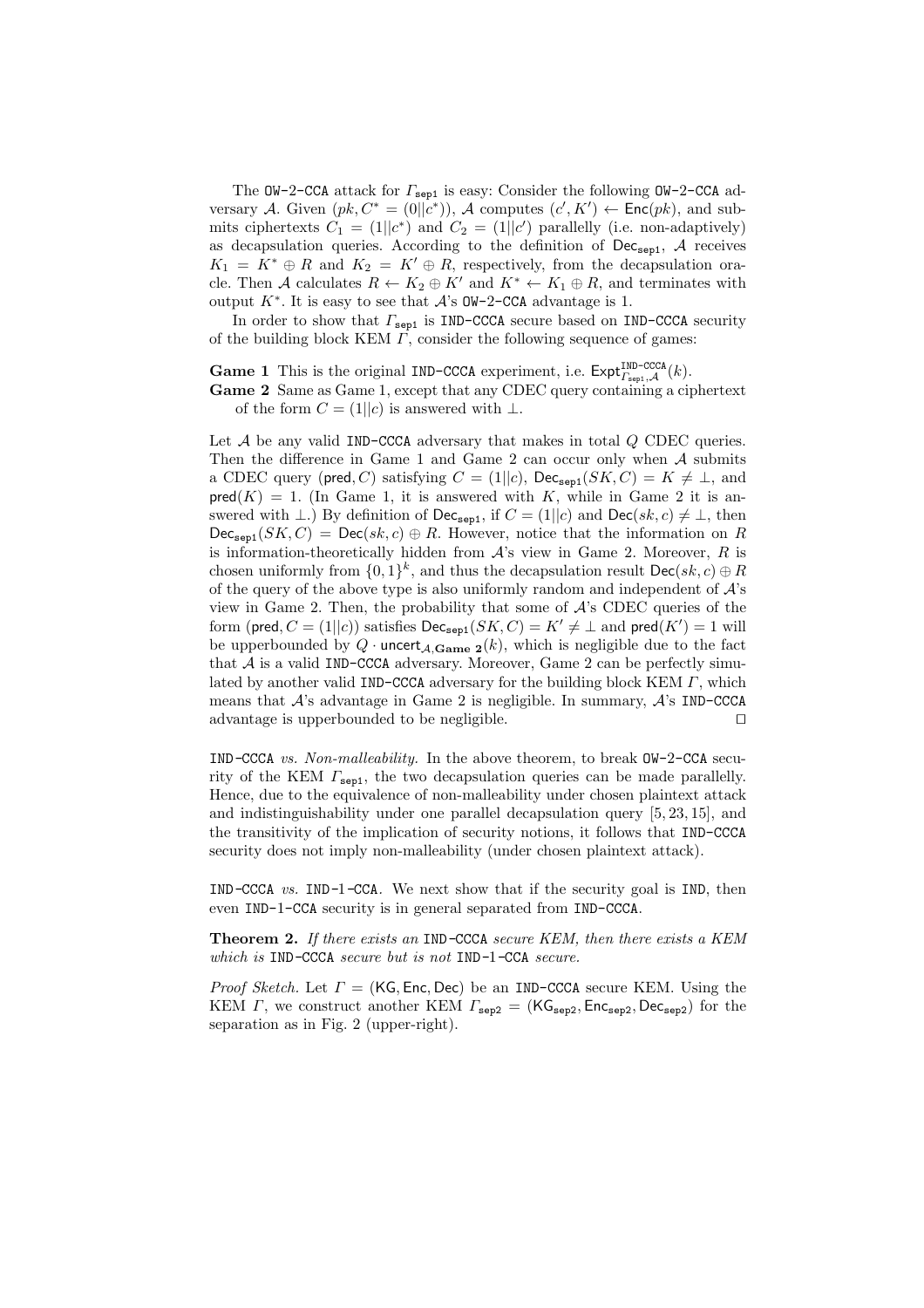The IND-1-CCA attack for *Γ*sep2 is quite easy to see. Consider the following IND-1-CCA adversary *A*. Given  $(pk, C^* = (0||c^*), K_b^*)$ , *A* submits a decapsulation query  $C = (1||c^*)$ , and receives the result *K*, which must be of the form  $K =$  $(\text{msb}(K_1^*)||R)$  according to the definition of  $\text{Dec}_{\text{sep2}}$ . Then *A* checks if  $\text{msb}(K_b^*) =$  $\mathsf{msb}(K)$ , and outputs  $b' = 1$  if this is the case, and outputs  $b' = 0$  otherwise. A simple calculation shows that *A*'s IND-1-CCA advantage is 1*/*4.

The proof of IND-CCCA security of *Γ*sep2 based on IND-CCCA security of the building block KEM *Γ* proceeds almost in the same way as that of *Γ*sep1, considering the two games Game 1 ( $\text{Expt}_{T_{\text{sep2}},\mathcal{A}}^{\text{IND-CCCA}}(k)$  itself) and Game 2 (in which every CDEC query containing a ciphertext of the form  $C = (1||c)$  is rejected). Game 1 and Game 2 are identical unless a valid IND-CCCA adversary *A* makes a CDEC query (pred, C) satisfying  $C = (1||c)$ , Dec<sub>sep2</sub>(*SK, C*) =  $K \neq \bot$ , and  $pred(K) = 1$ . The decapsulation result of such a ciphertext is of the form  $(msb(Dec(sk, c))||R)$  where *R* is the value in the secret key (if *c* is not invalid). However, recall that this *R* is chosen uniformly at random, and is informationtheoretically hidden from *A* and independent of *A*'s view in Game 2. Therefore, the predicates contained in  $\mathcal{A}$ 's CDEC queries of the above type are almost never satisfied by the corresponding decapsulation results due to the condition that *A* has to control its uncertainty negligible, which implies that the difference between  $\mathcal{A}$ 's success probability (in guessing the challenge bit) in Game 1 and that in Game 2 is negligible. More specifically, in the full proof, we show that the difference in  $\mathcal{A}$ 's success probability in these games is upperbounded by 2*Q*  $\cdot$  uncert<sub>*A*</sub>, Game 2</sub>(*k*) where *Q* is the total number of *A*'s CDEC queries (the reason why "2" appears is because the value *R* in  $\Gamma_{\text{sep2}}$  is not *k*-bit but  $(k-1)$ -bit, and we lose the factor 2 when relating it with the uncertainty that considers whether the predicates are satisfied by a *k*-bit randomness). The fact that  $A$ 's advantage in Game 2 is negligible follows from the IND-CCCA security of the building block KEM *Γ*, as in *Γ*sep1. *⊓⊔*

IND-*q*-CCA *vs.* OW- $(q + 1)$ -CCCA. The above separations show that CCCA security does not imply bounded CCA security in most cases. Here, we show the separation of the opposite direction: if there is no trivial implication in terms of the number of queries, CCCA security is separated from bounded CCA security.

**Theorem 3.** For any polynomial  $q \geq 0$ , if there exists an IND- $q$ -CCA secure *KEM, then there exists a KEM which is* IND- $q$ -CCA *secure but is not*  $\text{OW-}(q +$ 1)*-*CCCA *secure.*

*Proof Sketch.* Fix  $q \ge 0$ . Let  $\Gamma = (\text{KG}, \text{Enc}, \text{Dec})$  be an IND- $q$ -CCA secure KEM. Here, without loss of generality, we assume that the randomness space of KG is  $\{0,1\}^k$ . Moreover, let  $f: \{0,1\}^* \to \{0,1\}^*$  be a one-way function (OWF), whose existence is guaranteed by the existence of *Γ*. Using the KEM *Γ* and the OWF *f*, we construct another KEM  $\Gamma_{\text{sep3}} = (KG_{\text{sep3}}, Enc_{\text{sep3}}, Dec_{\text{sep3}})$  for the separation as in Fig. 2 (bottom). In the following, whenever we treat an integer as a *k*-bit string, we use "hat" (e.g.  $\hat{1}$  is the *k*-bit representation of 1).

The  $\text{OW-}(q+1)$ -CCA attack against the KEM  $\Gamma_{\text{sep3}}$  is as follows (if  $q=0$ , then we skip this part and goes to the  $(q+1)$ -th query below): Given  $(PK, C^*)$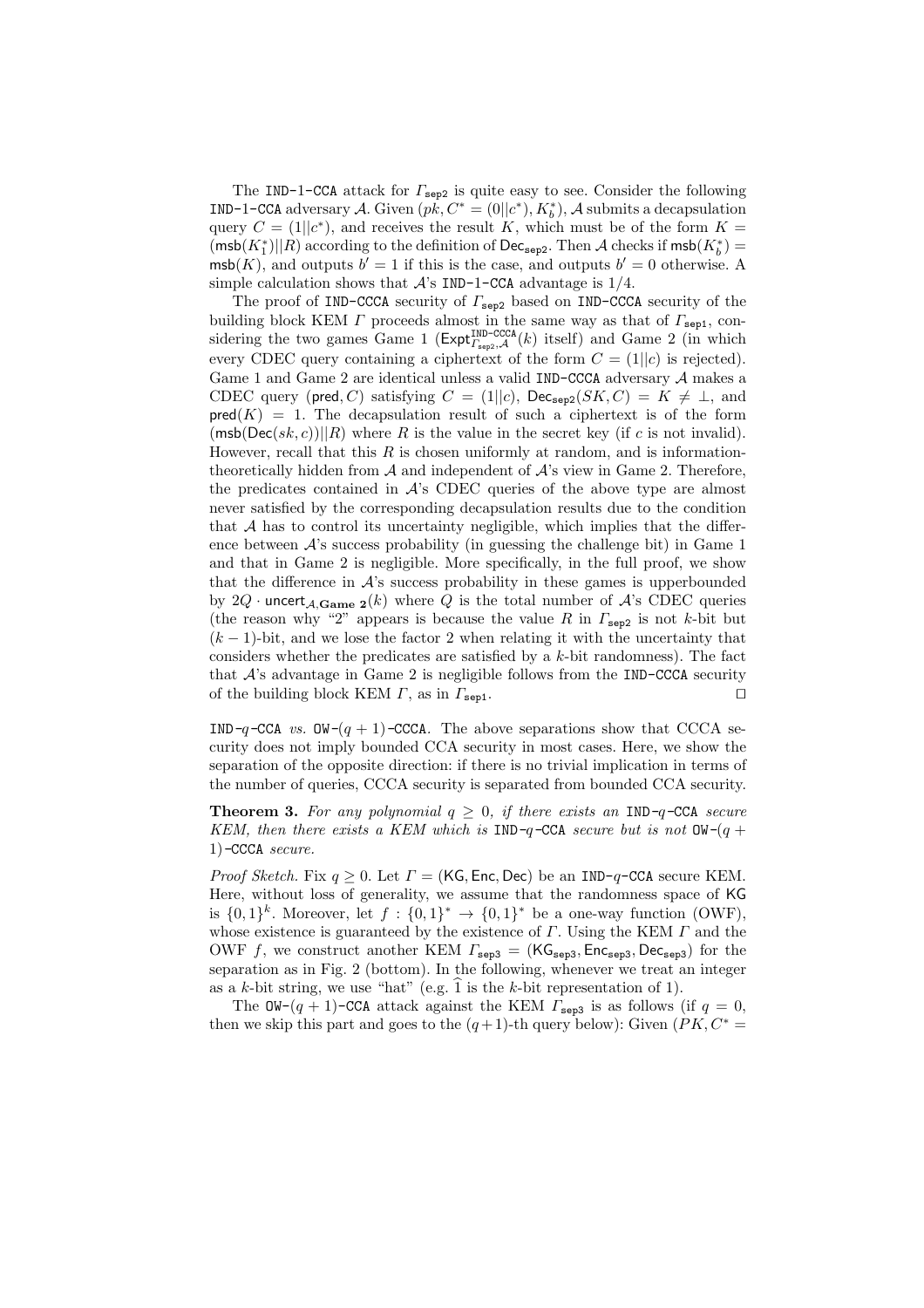(0<sup>*k*</sup>| $|c^*$ )), for *i* ∈ [*q*], a 0W-(*q* + 1)-CCCA adversary *A* defines the predicate pred<sub>*i*</sub> by " $\mathsf{pred}_i(K) = 1$  iff  $f(K) = V_i$ ", and submits the *i*-th CDEC query of the form  $(\text{pred}_i, C_i = (i||V_i))$ . Since  $\text{Dec}_{\text{sep3}}(SK, C_i) = v_i$  by definition, *A* receives  $v_i$  from the oracle. After obtaining  $v_1, \ldots, v_q$ , *A* defines the  $(q+1)$ -th predicate  $\text{pred}_{q+1}$  by " $\mathsf{pred}_{q+1}(K) = 1$  iff  $\mathsf{KG}(1^k; K) = (pk, *)$ ", sets  $C_{q+1} \leftarrow (\widehat{q+1}||v_0||v_1|| \dots ||v_q)$ , and submits ( $\text{pred}_{q+1}, C_{q+1}$ ) to the oracle as the  $(q+1)$ -th CDEC query. Since  $Dec(SK, C_{q+1}) = R_{\mathsf{KG}}$ , A receives  $R_{\mathsf{KG}}$  as a response. A can then compute *sk* from  $R_{\mathsf{KG}}$  and decrypt  $c^*$ , and thus  $\mathcal{A}$ 's  $\mathsf{OW}-(q+1)-\mathsf{CCCA}$  advantage is 1.

Here, we also have to show that the above A is a valid  $\text{OW-}(q + 1)$ -CCCA adversary. We have to be careful because we have to show that  $A$ 's uncertainty is negligible for *any* experiment  $\mathcal E$  that is as efficient as the original  $\text{OW-}(q+1)-\text{CCCA}$ experiment.<sup>5</sup> Fortunately, we can use the following statistical property that is satisfied by any OWF. (The proof is given in the full version.)

**Lemma 1.** *If f is a OWF*, *then*  $Pr[x \leftarrow \{0, 1\}^k : f(x) = y]$  *is negligible for any string*  $y \in \{0, 1\}^*$ .

This guarantees that, for  $i \in [q]$ , whatever value is assigned to  $V_i$  by an experiment  $\mathcal{E}$ , the probability that  $\text{pred}_i$  is satisfied by a random  $K$  is negligible. Furthermore, recall that the key generation algorithm of any secure (at least OW-CPA secure) KEM can be viewed as a OWF whose domain is the randomness space of KG and whose image is *pk* (*sk* is discarded). Then we can use Lemma 1 also for the  $(q + 1)$ -th CDEC predicate  $\text{pred}_{q+1}$ , and conclude that  $\text{uncert}_{\mathcal{A},\mathcal{E}}(k)$ is negligible for any experiment  $\mathcal{E}$ .

IND- $q$ -CCA security of  $\Gamma_{\text{sep3}}$  is explained as follows. Let  $\mathcal A$  be any IND- $q$ -CCA adversary against  $\Pi_{\text{sep3}}$ . Recall that a decapsulation query of the form  $C =$  $(\widehat{q+1}||c)$  is answered with  $R_{\mathsf{KG}}$  only when all preimages  $v_0, v_1, \ldots, v_q$  are known to *A*. Since  $v_0$  is the fixed value  $1^k$ , *A* actually needs to find *q* preimages  $v_1, \ldots, v_q$ . However, due to one-wayness of f, it is hard to find  $v_i$  without making a decapsulation query of the form  $C = \hat{u}(|V_i)$ . But since A can make only *q* queries, if *A* makes *q* queries to obtain  $(v_1, \ldots, v_q)$ , *A* can no longer use the decapsulation oracle. This means that unless *A* breaks the OWF, *A* cannot make a decapsulation query of the form  $C = (\overline{q+1}||c)$  that reveals  $R_{\mathsf{KG}}$ . Then, in order to break IND-*q*-CCA security of *Γ*sep3, *A* has to essentially break IND-*q*-CCA security of the building block KEM  $\Gamma$ , which is hard by assumption.  $\Box$ 

#### **3.2 Slightly Stronger CCCA Security and Its Implication**

In the previous subsection, we have seen that IND-CCCA security does not imply OW-2-CCA or IND-1-CCA security. Then, a natural question would be whether IND-CCCA security implies (or does not imply) OW-1-CCA security, which is the weakest bounded CCA security for KEMs. Actually, we could not show implication/separation from IND-CCCA. Alternatively, however, we find that if we

<sup>&</sup>lt;sup>5</sup> For example,  $\mathcal{A}$ 's uncertainty has to be negligible in which  $PK$  and/or  $C^*$  are generated incorrectly (as long as the experiment is efficient).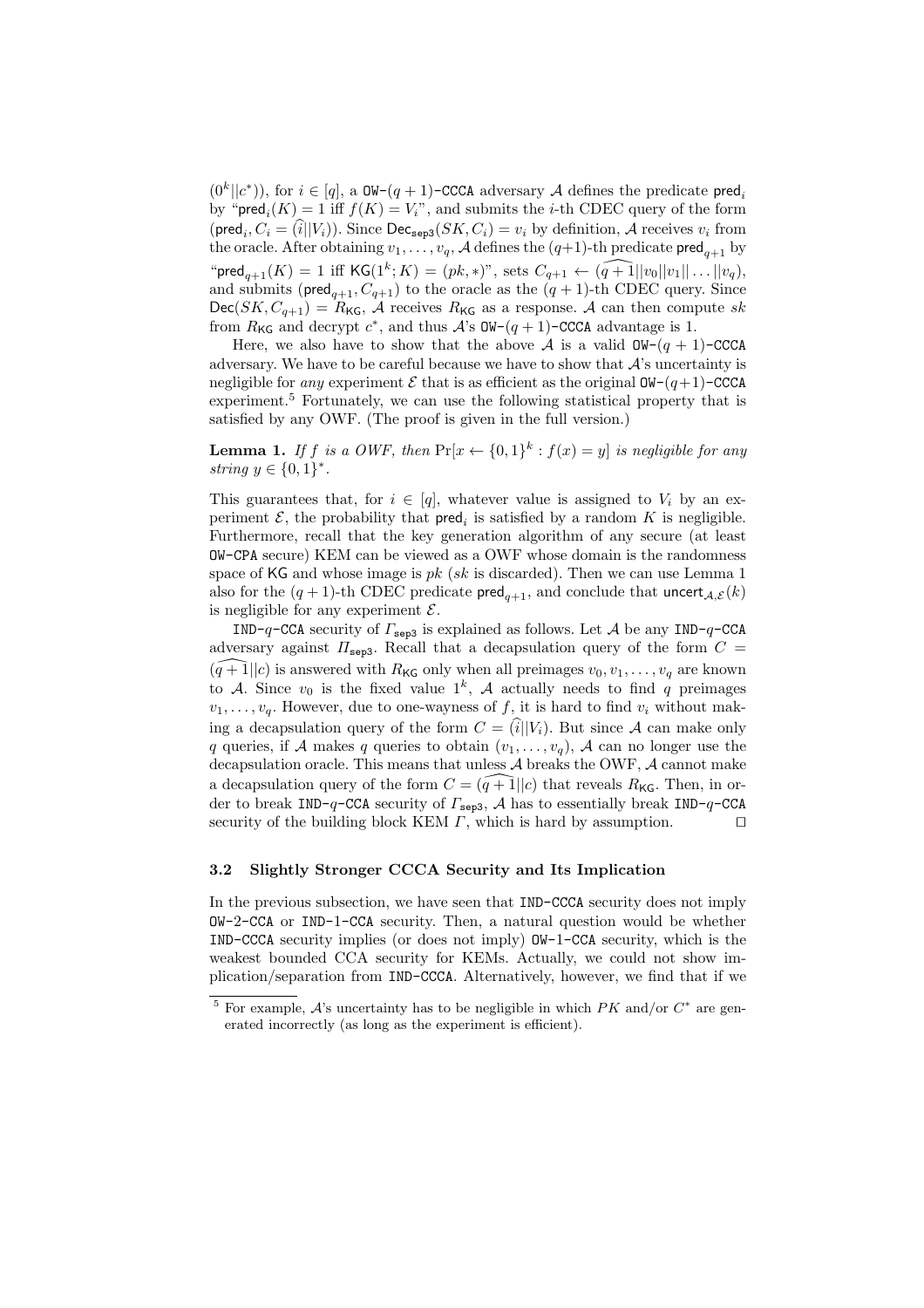consider a slightly stronger definition for IND-CCCA, we actually have an implication. The modification we will make is in the definition of uncertainty, and is quite subtle. We explain this in this subsection.

Note that the IND-CCCA experiment is fixed if we fix the following: (a) the randomness for key generation  $((pk, sk) \leftarrow {\sf KG}(1^k)$ , (b) the randomness for challenge ciphertext/session-keys  $((c^*, K_1^*) \leftarrow \text{Enc}(pk)$  and  $K_0^* \leftarrow \mathcal{K}$ , (c) the challenge bit  $(b \leftarrow \{0,1\})$ , and (d) the randomness for an adversary. We denote the process of randomly picking these randomness and fixing the IND-CCCA experiment by " $\mathcal{E} \leftarrow \text{Expt}_{T,\mathcal{A}}^{\text{IND-CCCA}}(k)$ ". We introduce the following definition.

**Definition 2.** *Let Γ be a KEM and A be an* IND*-*CCCA *adversary (against Γ) that makes Q CDEC queries. Let* pred*<sup>i</sup> be the predicate contained in A's i-th CDEC query. We define the average uncertainty uncert* $_A^{ave}(k)$  *of A by*:

$$
\begin{aligned} \text{uncert}^{\text{ave}}_{\mathcal{A}}(k) &= \underset{\mathcal{E} \gets \text{Expt}^{\text{imp--}\text{coat}}_{\varGamma, \mathcal{A}}(k)}{\mathbf{E}} \big[\text{uncert}_{\mathcal{A}, \mathcal{E}}(k)\big] \\ &= \underset{\mathcal{E} \gets \text{Expt}^{\text{imp--}\text{coat}}_{\varGamma, \mathcal{A}}(k)}{\mathbf{E}} \left[ \frac{1}{Q} \sum_{i \in [Q]} \Pr[\mathcal{E}; K \gets \mathcal{K}: \text{pred}_i(K) = 1] \right] \end{aligned}
$$

*Furthermore, we say that A is a* valid IND-CCCA*<sup>∗</sup>* adversary *(against Γ) if (1) the running time of A in the* IND*-*CCCA *experiment is polynomial in k, and (2)* uncert*ave <sup>A</sup>* (*k*) *is negligible.*

Using average uncertainty, we define IND-CCCA*<sup>∗</sup>* security of a KEM as follows:

**Definition 3.** We say that a KEM  $\Gamma$  is IND-CCCA<sup>\*</sup> secure if Adv<sup>IND-CCCA</sup><sup>(*k*) *is*</sup> *negligible for any valid* IND*-*CCCA*<sup>∗</sup> adversary A.*

We define OW-CCCA*<sup>∗</sup>* , IND-*q*-CCCA*<sup>∗</sup>* , and OW-*q*-CCCA*<sup>∗</sup>* security in exactly the same way as above.

Note that to define IND-CCCA*<sup>∗</sup>* security, we have not changed anything about the definition of IND-CCCA advantage  $\mathsf{Adv}_{T,A}^{\text{IND-CCCA}}(k)$ . The only difference between IND-CCCA*<sup>∗</sup>* security defined here and the original IND-CCCA security in [17] is for which class of adversaries we require the advantage to be negligible. In order for a CCCA adversary *A* to be valid as an IND-CCCA*<sup>∗</sup>* adversary, *A* only needs to control his uncertainty in the original IND-CCCA experiment to be negligible on an average, and thus for example, its uncertainty can be 1 accidentally (as long as it is negligible on an average). On the other hand, the original IND-CCCA security definition requires that *A*'s uncertainty to be negligible for any experiment whose running time is at most that of the original IND-CCCA experiment. Therefore, if *A* is a valid IND-CCCA adversary, then it is a valid IND-CCCA*<sup>∗</sup>* adversary as well. Since IND-CCCA security requires the IND-CCCA advantage to be negligible for adversaries of a smaller class, IND-CCCA*<sup>∗</sup>* security implies IND-CCCA security.

Although the difference between IND-CCCA*<sup>∗</sup>* and IND-CCCA security seems quite subtle and small, so far we are not sure if the latter implies (or is separated from) the former, and we would like to leave it as an open problem.

Now, we show the implication that bridges CCCA and bounded CCA security.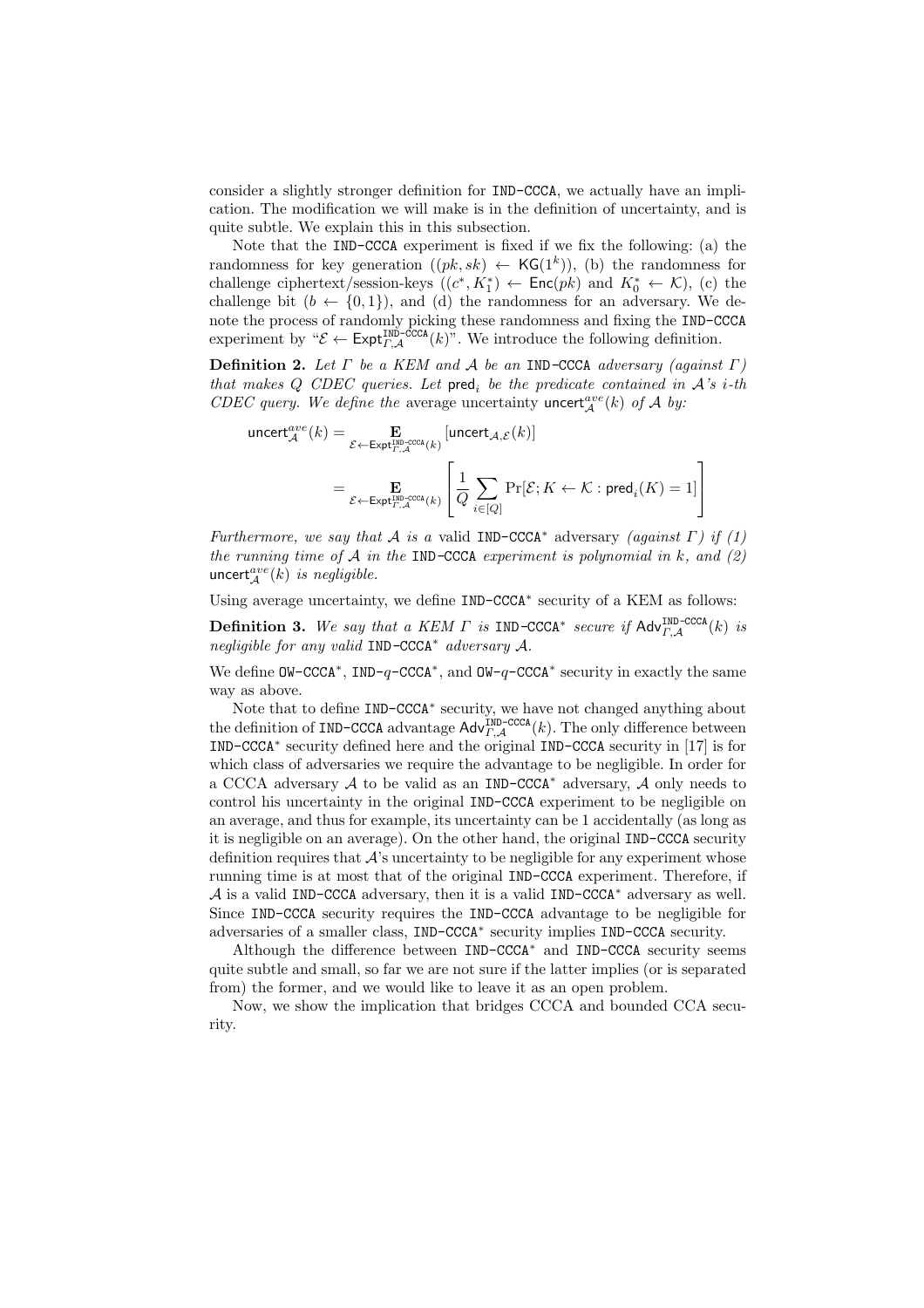**Theorem 4.** *If a KEM is* IND*-*1*-*CCCA*<sup>∗</sup> secure, then it is* OW*-*1*-*CCA *secure.*

*Proof Sketch.* Without loss of generality, a OW-1-CCA adversary *A* can be divided into two stages  $(A_1, A_2)$  so that the **OW-1-CCA** experiment is rewritten as:

$$
(pk, sk) \leftarrow \mathsf{KG}(1^k); (c^*, K^*) \leftarrow \mathsf{Enc}(pk); (\hat{c}, \mathsf{st}) \leftarrow \mathcal{A}_1(pk, c^*); \ \hat{K} \leftarrow \mathsf{Dec}(sk, \hat{c});
$$
  

$$
K' \leftarrow \mathcal{A}_2(\hat{K}, \mathsf{st}); \ \mathsf{If} \ K' = K^* \ \mathsf{then} \ \mathsf{return} \ 1 \ \mathsf{else} \ \mathsf{return} \ 0
$$

where  $\hat{c}$  represents  $\hat{A}$ 's decapsulation query (which can be made only once). Moreover, we can assume that  $A_2$  is deterministic because in case  $A_2$  needs randomness, it can be chosen by  $A_1$  and passed via st. Now, using a  $OW-1-CCA$ adversary  $A = (A_1, A_2)$ , we construct an IND-1-CCCA adversary  $\beta$  as follows:

On input  $(pk, c^*, K_b^*)$  (where *b* is *B*'s challenge bit), *B* runs  $(\hat{c}, \text{st}) \leftarrow A_1(pk, c^*)$ . Then *B* defines pred by "pred $(K) = 1$  iff  $\mathcal{A}_2(K, \mathsf{st}) = K_b^*$ " and submits a CDEC query (pred,  $\hat{c}$ ). If the answer from  $\mathcal{O}_{cdec}$  is not  $\perp$ ,  $\beta$  outputs 1. Otherwise  $\beta$ checks if  $A_2(\perp, st) = K_b^*$ , and returns 1 if the check holds or returns 0 otherwise.

Assume that *A* breaks OW-1-CCA security with non-negligible advantage. Since  $A_2$ , which is given a correct decapsulation  $\textsf{Dec}(sk, \hat{c})$  during the evaluation of pred in  $\mathcal{O}_{cdec}$ , outputs  $K_1^* = \mathsf{Dec}(sk, c^*)$  with non-negligible probability,  $\mathcal B$  outputs 1 with non-negligible probability when  $b = 1$ . (The check  $\mathcal{A}_2(\perp, st) = K_b^*$ ) performed by *B* covers the case in which  $\text{Dec}(sk, \hat{c}) = \perp$ .) On the other hand,  $K_0^*$  is information-theoretically hidden from *A*'s view, and *A*<sub>2</sub> can output it only with negligible probability. Thus, when  $b = 0$ , pred is almost never satisfied and *B* outputs 1 only with negligible probability. Therefore, there is a non-negligible difference in the probabilities that *B* outputs 1 between the cases  $b = 1$  and  $b = 0$ , namely, *B* has non-negligible IND-1-CCCA advantage. The idea of using an adversary in the predicate in a CDEC query might be of independent interest.

Note that  $\mathcal{B}$ 's uncertainty depends on  $\mathcal{A}$ , and we could not rule out the possibility that there is an experiment (which is as efficient as the IND-1-CCCA experiment) such that when  $\beta$  (which internally runs  $\mathcal{A}$ ) is run,  $\beta$ 's uncertainty is non-negligible. However, it is possible, using IND-1-CCCA*<sup>∗</sup>* security of the KEM itself, to show that  $\mathcal{B}'$ 's average uncertainty is negligible, and thus  $\mathcal{B}$  is shown to be a valid IND-1-CCCA*<sup>∗</sup>* adversary. We can show this roughly because the definition of average uncertainty considers the distribution of the public key and the challenge ciphertext/session-key pair (rather than fixed values for these), which makes it possible to use security of the KEM itself. Specifically, in the full proof we show that if the KEM is OW-CPA secure (which is trivially satisfied by the IND-1-CCCA*<sup>∗</sup>* security of the KEM), then *B* is a valid IND-1-CCCA*<sup>∗</sup>* adversary. *⊓⊔*

## **4 KEMs from Computational Hash Proof Systems, Revisited**

In this section, we revisit the construction of KEMs from a HPS [17] for which we only require computational security properties, as opposed to the informationtheoretic ones in  $[9, 21]$ . More concretely, we show that if a HPS satisfies the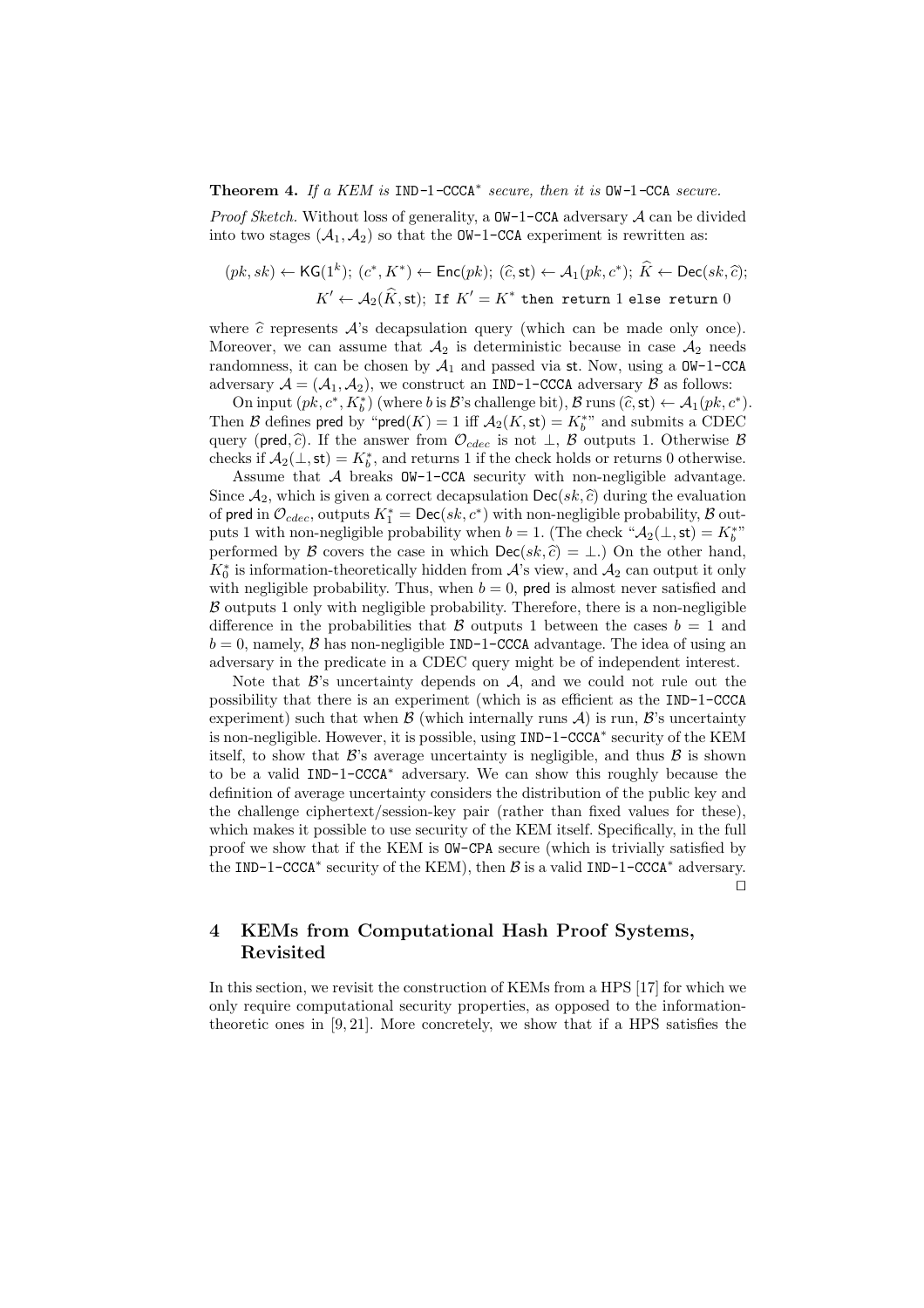computational security requirements defined in [17], then the KEM constructed based on the HPS satisfies not only IND-CCCA security but also IND-1-CCA security. (In particular, our result implies that the Kurosawa-Desmedt KEM [21] is IND-1-CCA secure under the DDH assumption.) This result should be contrasted with the separation of IND-1-CCA from IND-CCCA security in Section 3.2.

Below, we review the definitions of computational HPS in Section 4.1, and we show that the HPS-based KEM satisfies IND-1-CCA security in Section 4.2.

#### **4.1 Definitions for Computational HPS**

Here, we review the definition of hash proof systems as defined by Cramer and Shoup [9, 21, 17]. (We mainly borrow the notations from [17], which we customize slightly for our purpose.)

Let  $\mathcal{C}, \mathcal{K}, \mathcal{S},$  and  $\mathcal{P}$  be sets, and  $\mathcal{V}$  be the set of "languages" satisfying *V* ⊂ C. Let  $D_{sk}$  :  $C$  →  $K$  be a hash function indexed by  $sk \in S$ . Informally speaking, a HPS is a special type of a designated-verifier proof system for a "subset membership problem" (i.e. whether a "statement"  $c \in \mathcal{C}$  satisfies  $c \in \mathcal{C}$ *V*). A hash function  $D_{sk}$  is said to be *projective* if there exists an efficiently computable projection  $\mu : \mathcal{S} \to \mathcal{P}$  such that  $pk = \mu(sk) \in \mathcal{P}$  defines the action of  $D_{sk}$  over the subset *V*. That is, for every  $c \in V$ , the value  $K = D_{sk}(C)$  is uniquely determined by  $\mu(sk)$  and *c*. In the context of the HPS-based KEM that will be explained later, we will identify  $\mathcal C$  as the ciphertext space,  $\mathcal V$  as the set of all valid ciphertexts,  $S$  as the secret key space,  $P$  as the public key space,  $K$  as the session-key space,  $\mu(\cdot)$  as the key generation algorithm, and  $D_{sk}(\cdot)$ as the decapsulation algorithm. Taking this into account, hereafter we call an element  $c \in \mathcal{C}$  *valid* if  $c \in \mathcal{V}$  and *invalid* if  $c \in \mathcal{C} \backslash \mathcal{V}$ . As usual, we require: (1)  $\mathcal{C}$ is efficiently recognizable, (2) a valid element  $c \in V$  can be efficiently sampled together with a witness *w* about the fact that  $c \in V$ , and (3) we can sample elements from  $\mathcal{C}\backslash\mathcal{V}$ ,  $\mathcal{S}$ , and  $\mathcal{K}$  efficiently and (statistically close to) uniformly.

The above are the description of the parameters for a HPS. For simplicity, we assume that the definitions of the sets and the functions we described above are generated and determined by a probabilistic algorithm HGen. Formally, a HPS *Π* consists of the following three PPTAs (HGen*,* Pub*,* Priv):

- HGen**:** The parameter generation algorithm for HPS which takes 1*<sup>k</sup>* as input, and outputs parameters  $\mathsf{pub} = (\mathcal{C}, \mathcal{V}, \mathcal{K}, \mathcal{S}, \mathcal{P}, \mathsf{D}_{(\cdot)} : \mathcal{C} \to \mathcal{K}, \mu : \mathcal{S} \to \mathcal{P}).$ For notational convenience, we assume that pub is provided as input to the following algorithms Pub and Priv, and do not write it explicitly.
- Pub: The (deterministic) public evaluation algorithm which takes  $pk = \mu(sk) \in$ *P*, a valid element/witness pair  $(c, w)$  (where *w* is about the fact that  $c \in V$ ) as input, and outputs a hash value  $K = D_{sk}(c)$ .
- Priv**:** The (deterministic) private evaluation algorithm which takes *sk ∈ S* and an element  $c \in \mathcal{C}$  as input, and outputs a hash value  $K = D_{sk}(c)$ .

For all  $\mathsf{pub} \leftarrow \mathsf{HGen}(1^k)$ , we require the following: (1) for all  $c \in \mathcal{C}$  and all *sk* ∈ S, it holds that Priv(*sk, c*) =  $D_{sk}(c)$ , and (2) for all  $c \in V$  with the corresponding witness *w* (about the fact that  $c \in V$ ), and all  $sk \in S$ , it holds that  $\text{Pub}(\mu(sk), c, w) = \text{Priv}(sk, c) = \text{D}_{sk}(c).$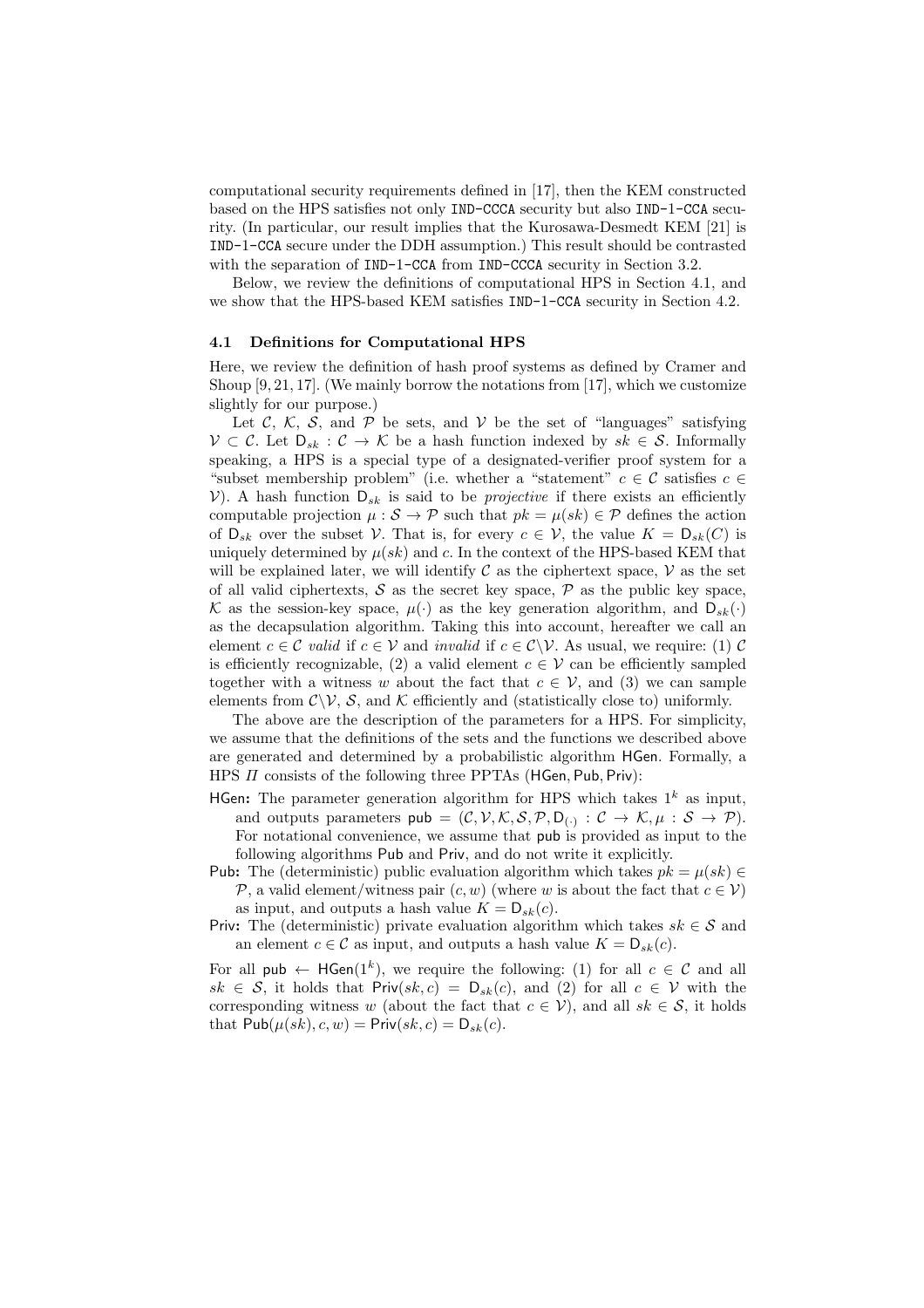$\mathsf{Expt}_{\Pi,\mathsf{A}}^{\mathsf{CU}_2}(k)$ :  $\mathsf{pub} \leftarrow \mathsf{HGen}(1^k);$  $sk \leftarrow \mathcal{S}; \; pk \leftarrow \mu(sk);$  $c^* \leftarrow C \backslash \mathcal{V}; \ \ K^* \leftarrow \mathsf{D}_{sk}(c^*)$ ;  $(c', \text{st}) \leftarrow \mathcal{A}_1^{\mathcal{O}}(\text{pub}, pk, c^*, K^*)$ ;  $K'_1 \leftarrow \mathsf{D}_{sk}(c')$ ;  $K'_0 \leftarrow \mathcal{K}$ ;  $b \leftarrow \{0, 1\}$ ;  $b' \leftarrow \mathcal{A}_2(K'_b,\mathsf{st});$ If  $b' = b$  then return 1 else return 0  $\mathsf{Expt}_{\Pi,\mathsf{A}}^{\mathsf{CU}_1}(k)$ :  $\mathsf{pub} \leftarrow \mathsf{HGen}(1^k);$  $sk \leftarrow S$ ;  $pk \leftarrow \mu(sk)$ ;  $c^* \leftarrow C \backslash V$ ; *K*<sup>\*</sup><sub>1</sub></sub> ← D<sub>*sk*</sub>(*c*<sup>\*</sup>); *K*<sup>\*</sup><sub>0</sub> ← *K*; *b* ← {0*,* 1};  $b' \leftarrow \mathcal{A}^{\mathcal{O}}(\mathsf{pub}, pk, c^*, K_b^*)$ ; If  $b' = b$  then return 1 else return 0 The definition of the oracle *O* in  $\mathsf{Expt}_{\Pi,\mathcal{A}}^{\mathsf{CU}_2}$  and  $\mathsf{Expt}_{\Pi,\mathcal{A}}^{\mathsf{CU}_1}$ :  $\mathcal{O}(c) = \begin{cases} \mathsf{D}_{sk}(c) & \text{if } c \in \mathcal{V} \\ 0 & \text{otherwise} \end{cases}$ *⊥* Otherwise

**Fig. 3.** The  $CU_2$  experiment (left), the  $CU_1$  experiment (upper-right), and the definition of the oracle (lower-right).

*Security Requirements.* As usual, we define the subset membership problem for a HPS *Π* and its hardness.

**Definition 4.** *We say that the subset membership problem in a HPS Π is hard if the following advantage function*  $\mathsf{Adv}_{\Pi,\mathcal{A}}^{\mathsf{SM}}(k)$  *is negligible for any PPTA*  $\mathcal{A}$ *:* 

$$
\mathsf{Adv}_{\Pi,\mathcal{A}}^{\mathsf{SM}}(k) = |\Pr[\mathsf{pub} \leftarrow \mathsf{HGen}(1^k); \ b \leftarrow \{0,1\}; \ c_1^* \leftarrow \mathcal{V}; \ c_0^* \leftarrow \mathcal{C} \backslash \mathcal{V};
$$

$$
b' \leftarrow \mathcal{A}(\mathsf{pub}, c_b^*): b' = b] - \frac{1}{2}|\mathsf{C} \backslash \mathcal{V} \backslash \mathcal{V} \backslash \mathcal{V} \backslash \mathcal{V}
$$

Hofheinz and Kiltz [17] defined the computational analogue of *strong uni* $versal<sub>2</sub>$  that is defined in [21] for a HPS, called *computational universal*  $_2$  (CU<sub>2</sub> security, for short), which we recall here. The CU<sub>2</sub> experiment  $\text{Expt}_{H,A}^{\text{CU}_2}(k)$  for a HPS *Π* that an adversary  $A = (A_1, A_2)$  runs in is defined as in Fig. 3 (left). In the experiment, it is required that  $A_1$ 's output *c*' satisfy  $c' \in C \setminus \mathcal{V}$  and  $c' \neq c^*$ .

**Definition 5.** *We say that a HPS Π is CU*<sup>2</sup> *secure if the advantage function*  $\operatorname{Adv}_{\Pi,\mathcal{A}}^{\text{CU}_2}(k) = |\Pr[\text{Expt}_{\Pi,\mathcal{A}}^{\text{CU}_2}(k) = 1] - 1/2|$  is negligible for any PPTA  $\mathcal{A}$ .

Moreover, we define a *universal* 1-analogue of  $CU_2$  security, which we call *com* $putational$  universal<sub>1</sub> (CU<sub>1</sub> security, for short). We define the CU<sub>1</sub> experiment  $\textsf{Expt}_{\Pi,\mathcal{A}}^{\textsf{CU}_1}(k)$  for a HPS  $\Pi$  that an adversary  $\mathcal{A}$  runs in as in Fig. 3 (upper-right). **Definition 6.** *We say that a HPS Π is CU*<sup>1</sup> *secure if the advantage function*

 $\mathsf{Adv}_{\Pi,\mathcal{A}}^{\mathsf{CU}_1}(k) = |\Pr[\mathsf{Expt}_{\Pi,\mathcal{A}}^{\mathsf{CU}_1}(k) = 1] - 1/2|$  is negligible for any PPTA A.

Although  $CU_1$  security is not explicitly defined in [17], it seems to us that this security is implicitly used for proving the CCCA security of the HPS-based KEM. Jiang and Wang  $[19]$  defined a slightly stronger version of  $CU_2$  security which allows the second stage adversary  $A_2$  to have access to the oracle  $O$ . This version of  $CU_2$  security is satisfied by all known instantiations of HPS (see the following paragraph), and implies  $CU_1$  security defined here. Thus,  $CU_1$  security is not an additional security requirement for a HPS in practice. The reason why we introduce  $CU_1$  security separately is that we believe that it makes our security analysis clearer. We also remark that  $CU_1$  security is strictly weaker than "smoothness" defined in [19, Def. 7].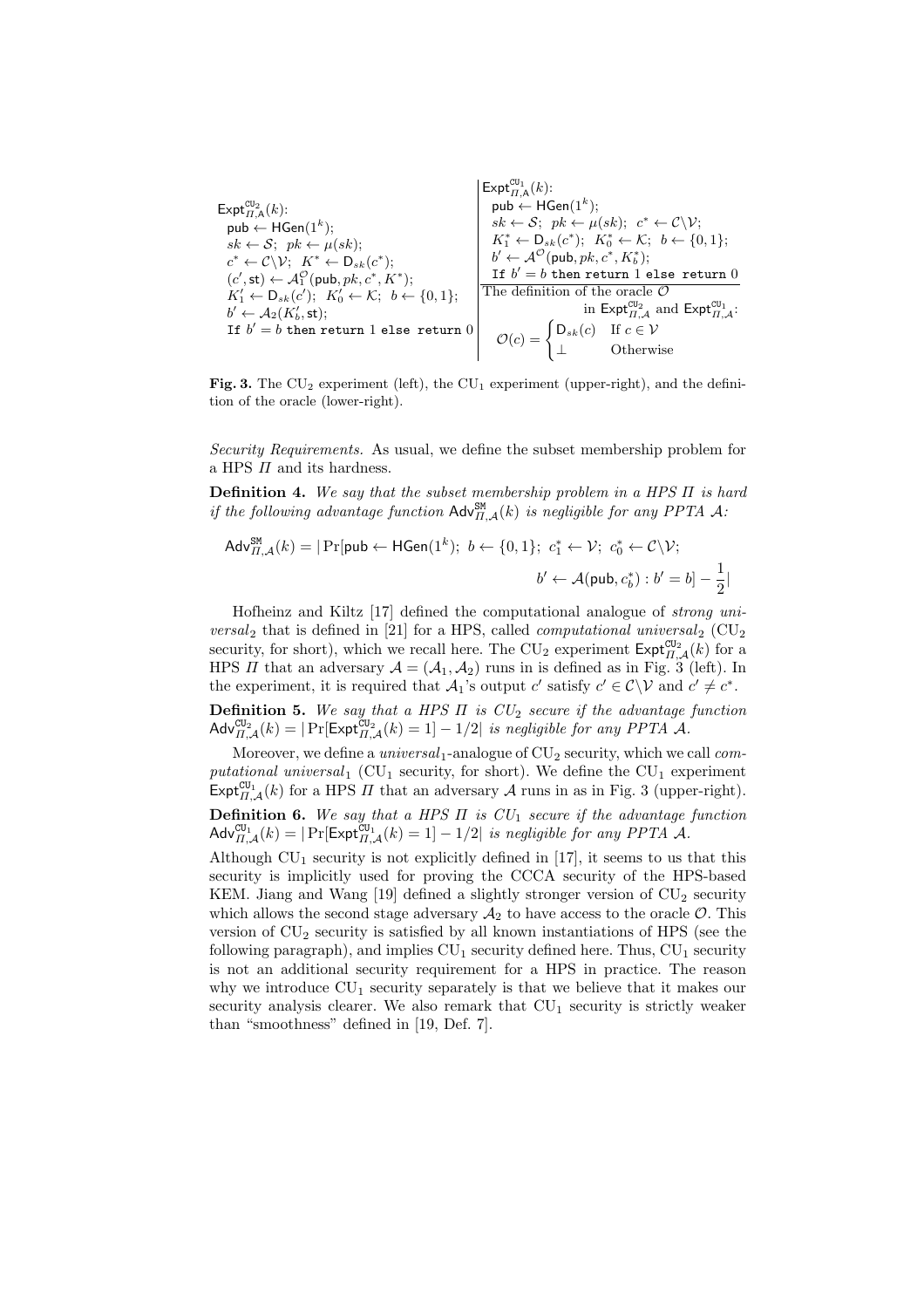| $\vert$ KG $(1^k)$ :                           | $\mathsf{Enc}(PK):$                   | $\vert$ Dec $(sk, c)$ :       |
|------------------------------------------------|---------------------------------------|-------------------------------|
| $pub \leftarrow HGen(1^k)$                     | Pick $c \in V$ uniformly              | $K \leftarrow$ Priv $(sk, c)$ |
| $sk \leftarrow S; \quad pk \leftarrow \mu(sk)$ | together with a witness $w$ .         | Return $K$ .                  |
| $PK \leftarrow (pub, pk)$                      | $K \leftarrow \mathsf{Pub}(pk, c, w)$ |                               |
| Return $(PK, sk)$ .                            | Return $(c, K)$ .                     |                               |

**Fig. 4.** The KEM *Γ<sup>Π</sup>* based on a HPS *Π*.

*Concrete Instantiations of HPS.* There are several known concrete instantiations of computational HPS that satisfy the above security requirements. The Kurosawa-Desmedt HPS [21, 17] based on the DDH assumption, and its *n*-linear variant under the *n*-linear assumption [17], both of which are discrete logarithmtype constructions. Meanwhile, we also have a computational HPS based on the Paillier's decision composite residuosity assumption [9]. For more details, see [9, 17] and the references therein.

#### **4.2 HPS-based KEM and Bounded CCA Security**

Let  $\Pi$  = (HGen, Pub, Priv) be a HPS. Then, the HPS-based KEM  $\Gamma_{\Pi}$  = (KG, Enc, Dec) [21, 17] is constructed as in Fig. 4.

The following was shown by Hofheinz and Kiltz [17].

**Theorem 5.** *([17]) If the subset membership problem of Π is hard, Π satisfies*  $CU_2$  *and CU*<sub>1</sub> *security, then the HPS-based KEM*  $\Gamma_{\Pi}$  *is* IND-CCCA *secure.* 

We show that under the same assumptions on the HPS used to prove its IND-CCCA security, the KEM  $\Gamma_{\Pi}$  satisfies IND-1-CCA security as well.

**Theorem 6.** *If the subset membership problem of Π is hard, Π satisfies CU*<sup>2</sup> *and CU*<sup>1</sup> *security, then the HPS-based KEM Γ<sup>Π</sup> is* IND*-*1*-*CCA *secure.*

*Intuition.* CU<sub>1</sub> security of  $\Pi$  guarantees that, under the situation where the challenge ciphertext  $c^*$  is sampled from invalid elements (i.e.  $c^* \leftarrow C \backslash \mathcal{V}$ ), the real challenge session-key  $K_1^* = D_{sk}(c^*)$  looks random to *A*, as long as *A*'s decapsulation query is a valid one. However, *A* is free to choose a ciphertext for a decapsulation query, and in particular, it can be invalid. This is the place where  $CU_2$  security comes into play.  $CU_2$  security of *Π* guarantees that, even if  $A$ 's decapsulation query *c* is an invalid one, *A* gets no significant information from the response, compared to just receiving a random value in  $K$ , as long as  $A$ does not make any query after this query (and it is guaranteed because *A* is an IND-1-CCA adversary). Therefore,  $CU_1$  and  $CU_2$  together guarantee that  $A$ 's decapsulation query essentially gives no significant information for distinguishing the real challenge session-key  $K_1^*$  from a random. Although  $CU_1$  and  $CU_2$ security are guaranteed only when the challenge ciphertext is an invalid one, the hardness of the subset membership problem in *Π* guarantees that *A*'s behavior cannot be non-negligibly different between the case in which the challenge ciphertext is a valid one (i.e. in the original IND-1-CCA experiment), and the case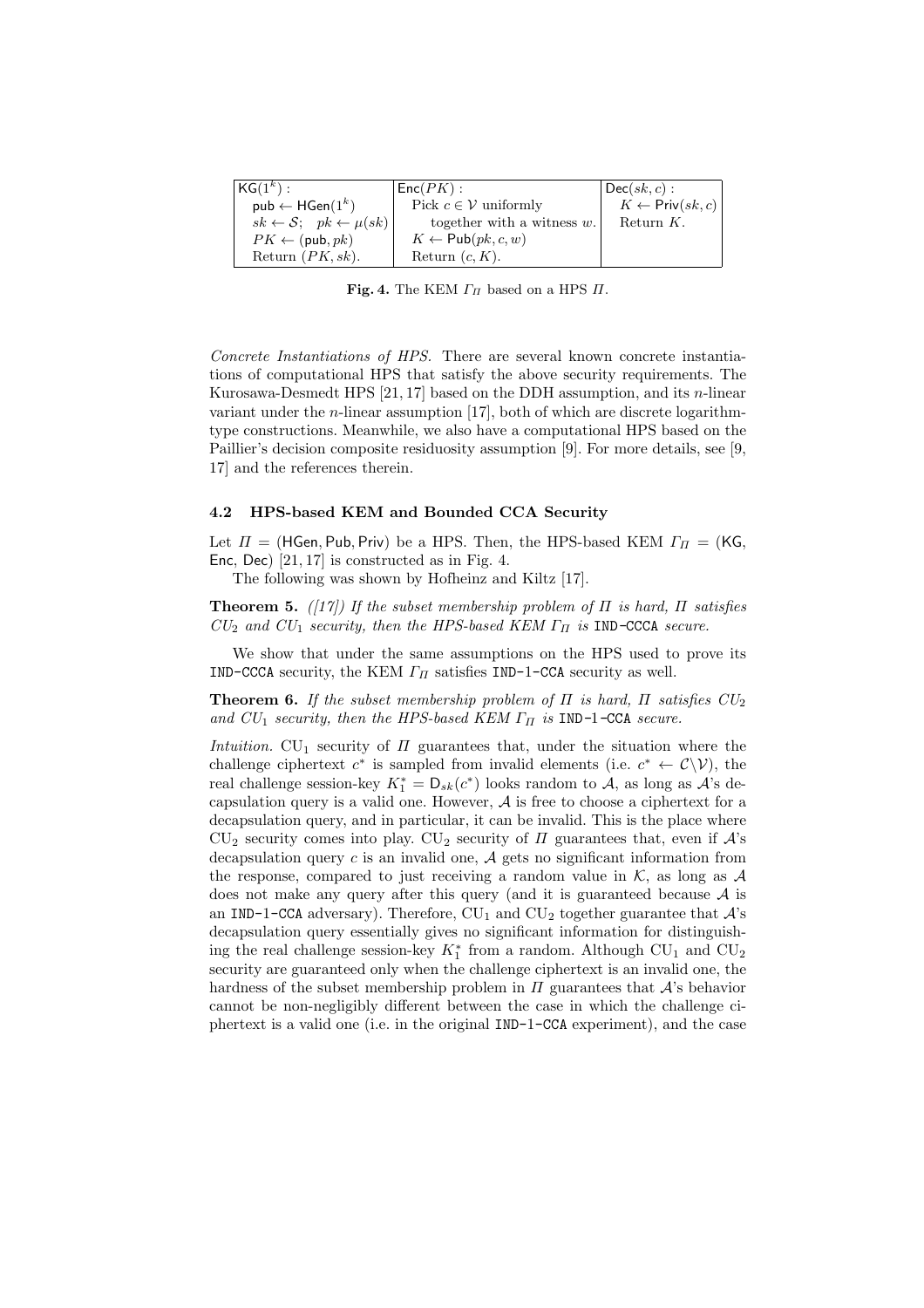in which the challenge ciphertext is an invalid one (and thus we can use  $CU_1$ ) and  $CU_2$  security of  $\Pi$ ).

*Proof Sketch.* Let *A* be any PPTA IND-1-CCA adversary against the HPS-based KEM  $\Gamma$ *<sub>Π</sub>*. Consider the following sequence of games.

**Game 1** This is the original IND-1-CCA experiment, i.e.  $\text{Expt}_{T_n,\mathcal{A}}^{\text{IND-1-CCA}}(k)$ .

**Game 2** Same as Game 1, except that  $K_1^*$  is generated by  $K_1^* \leftarrow \text{Priv}(sk, c^*)$ .

**Game 3** Same as Game 2, except that  $c^*$  is picked uniformly from  $C \backslash V$ .

**Game 4** Same as Game 3, except that if *A*'s decapsulation query *c* satisfies  $c \in C \backslash V$ , then it is answered with a uniformly random value  $K \in \mathcal{K}$ .

For  $i \in [4]$ , let  $S_i$  be the event that *A* succeeds in guessing the challenge bit (i.e.  $b' = b$  occurs) in Game *i*.  $A$ 's IND-1-CCA advantage can be estimated as follows:

$$
\mathsf{Adv}_{\varGamma_{\varPi},\mathcal{A}}^{\mathsf{IND}-\mathsf{1}\text{-}\mathtt{CCA}}(k)=\vert \Pr[\mathsf{S}_1]-\frac{1}{2}\vert\leq \sum_{i\in [3]}\vert \Pr[\mathsf{S}_i]-\Pr[\mathsf{S}_{i+1}]\vert+\vert \Pr[\mathsf{S}_4]-\frac{1}{2}\vert
$$

The proof is completed by upperbounding each term in the right hand side of the above inequality to be negligible. We have  $Pr[S_1] = Pr[S_2]$  due to the correctness of *Π*. *|*Pr[S2]*−*Pr[S3]*|* is negligible due to the hardness of the subset membership problem in *Π*.  $|Pr[S_3] - Pr[S_4]|$  and  $|Pr[S_4] - 1/2|$  can be shown to be negligible by using CU<sup>2</sup> security and CU<sup>1</sup> security of *Π*, respectively. *⊓⊔*

### **References**

- 1. M. Abe, R. Gennaro, K. Kurosawa, and V. Shoup. Tag-KEM/DEM: A new framework for hybrid encryption and a new analysis of Kurosawa-Desmedt KEM. In *EUROCRYPT 2005*, LNCS 3494, pp. 128–146, 2005.
- 2. J. Baek, D. Galindo, W. Susilo, and J. Zhou. Constructing strong KEM from weak KEM (or how to revive the KEM/DEM framework. In *SCN 2008*, LNCS 5229, pp. 358–374, 2008.
- 3. M. Bellare, A. Desai, D. Pointcheval, and P. Rogaway. Relations among notions of security for public-key encryption schemes. In *CRYPTO 1998*, LNCS 1462, pp. 26–45, 1998.
- 4. M. Bellare and C. Namprempre. Authenticated encryption: Relations among notions and analysis of the generic composition paradigm. In *ASIACRYPT 2000*, LNCS 1976, pp. 531–545, 2000.
- 5. M. Bellare and A. Sahai. Non-malleable encryption: Equivalence between two notions, and indistinguishability-based characterization. In *CRYPTO 1999*, LNCS 1666, pp. 519–536, 1999. The revised version is available in Cryptology ePrint Archive (Report 2006/228)
- 6. D. Cash, E. Kiltz, and V. Shoup. The twin Diffie-Hellman problem and applications. In *EUROCRYPT 2008*, LNCS 4965, pp. 127–145, 2008.
- 7. S.G. Choi, J. Herranz, D. Hofheinz, J.Y. Hwang, E. Kiltz, D.H. Lee, and M. Yung. The Kurosawa-Desmedt key encapsulation is not chosen-ciphertext secure. *Inf. Process. Lett.*, 109(16):897–901, 2009.